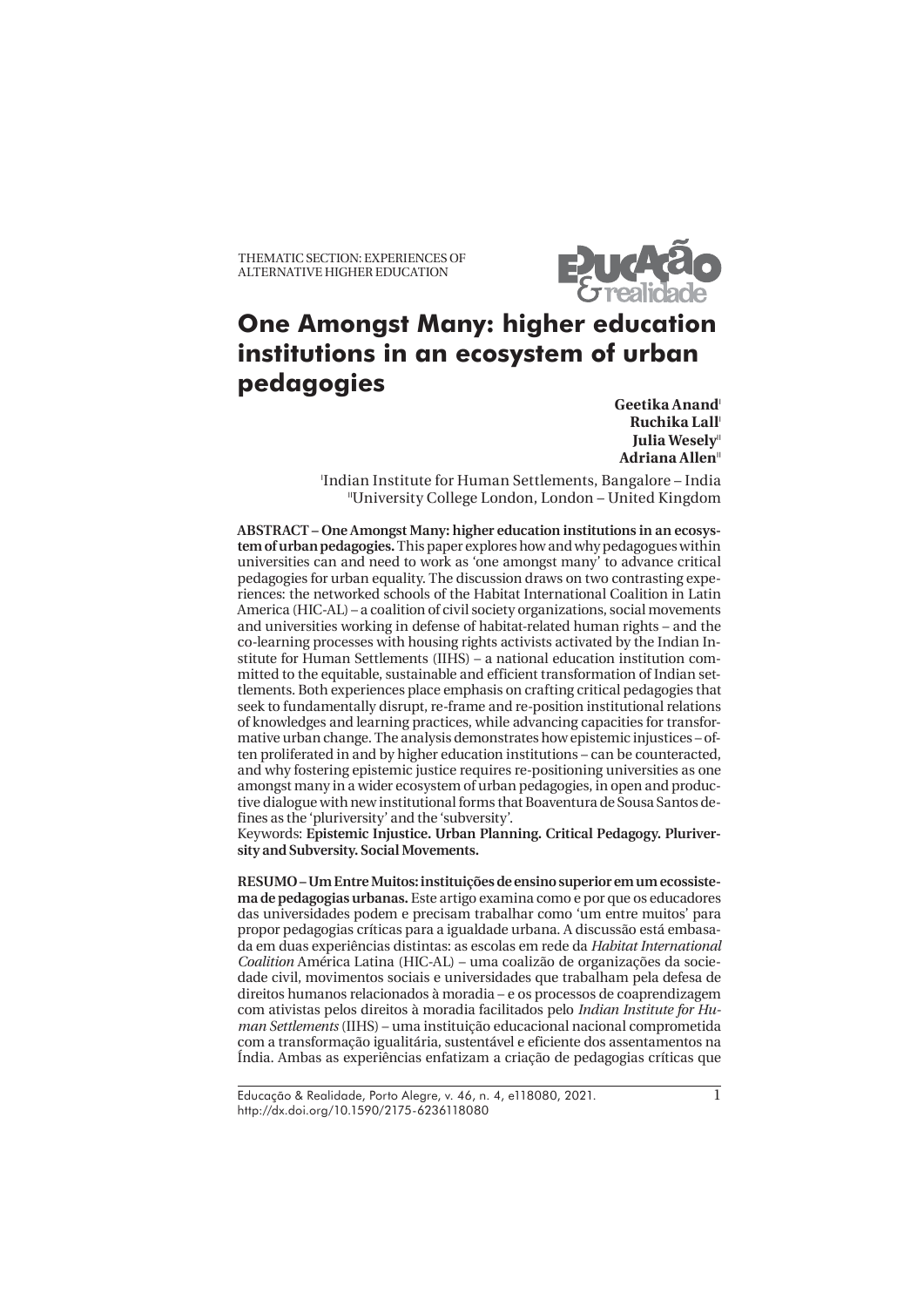procuram fundamentalmente romper, reformular e reposicionar relações institucionais de saberes e práticas de aprendizagem ao propor capacidades para uma transformação urbana transformadora. A análise demonstra como as injustiças epistêmicas – muitas vezes proliferadas em e por instituições de ensino superior – podem ser neutralizadas e porque promover a justiça epistêmica exige o reposicionamento das universidades como uma contra muitas em um ecossistema mais amplo de pedagogias urbanas, em diálogo aberto e produtivo com novas formas institucionais, definidas por Boaventura de Sousa Santos como a 'pluriversidade' e a 'subversidade'.

Palavras-chave: **Injustiça Epistêmica. Planejamento Urbano. Pedagogia Crítica. Pluriversidade e Subversidade. Movimentos Sociais.**

#### **Introduction**

Higher education institutions (HEI) are widely considered critical actors for addressing current challenges of urbanization and increasing inequality in the global South, an aspiration based on the role of the university as a producer and broker of knowledge for the public good, striving towards real-world impact, as well as academic excellence (Addie, 2019; Swartz et al., 2019). In the field of urban planning education, institutional arrangements of teaching, practice and research come together in various constellations, including collaborative studios and learning alliances, where learners gain planning experience as they co-produce knowledge with grounded communities of practice. Conceptually, many of these efforts rooted in Southern urban theory bear the potential of contributing to an 'urban turn' in critical pedagogy, a field that defines the architecture of learning as a political and moral practice (Giroux, 2011), stimulating critical thinking and reflective practice about how cities are read, understood, inhabited and shaped (McFarlane, 2011). However, in pedagogic practice, siloed understandings of disciplines, institutions and professions, and the hierarchies in city-making processes they represent, bring about significant tensions that inhibit critical urban learning and tend to reinforce or exacerbate hegemonic Western, colonial and exclusionary epistemologies of the urban (Watson; Odendaal, 2013; Wesely; Allen, 2019).

This paper addresses these tensions, drawing from three interconnected fields of inquiry: firstly, epistemic injustices in the context of the shifting locus of urbanization to the global South and the multiplicity of knowledges that are activated and mobilized in informal and popular urban development processes; secondly, the roles of HEIs in the global South in co-producing and brokering knowledges, and alternatives for pluralizing and unsettling the imaginary of the *uni*versity; and, thirdly, the contribution of critical pedagogies for urban change to such endeavors. These three fields are brought into conversation through two contrasting experiences: the networked schools of Habitat International Coalition - Latin America (HIC-AL) as well as the colearning workshops with housing rights activists at the Indian Institute for Human Settlements.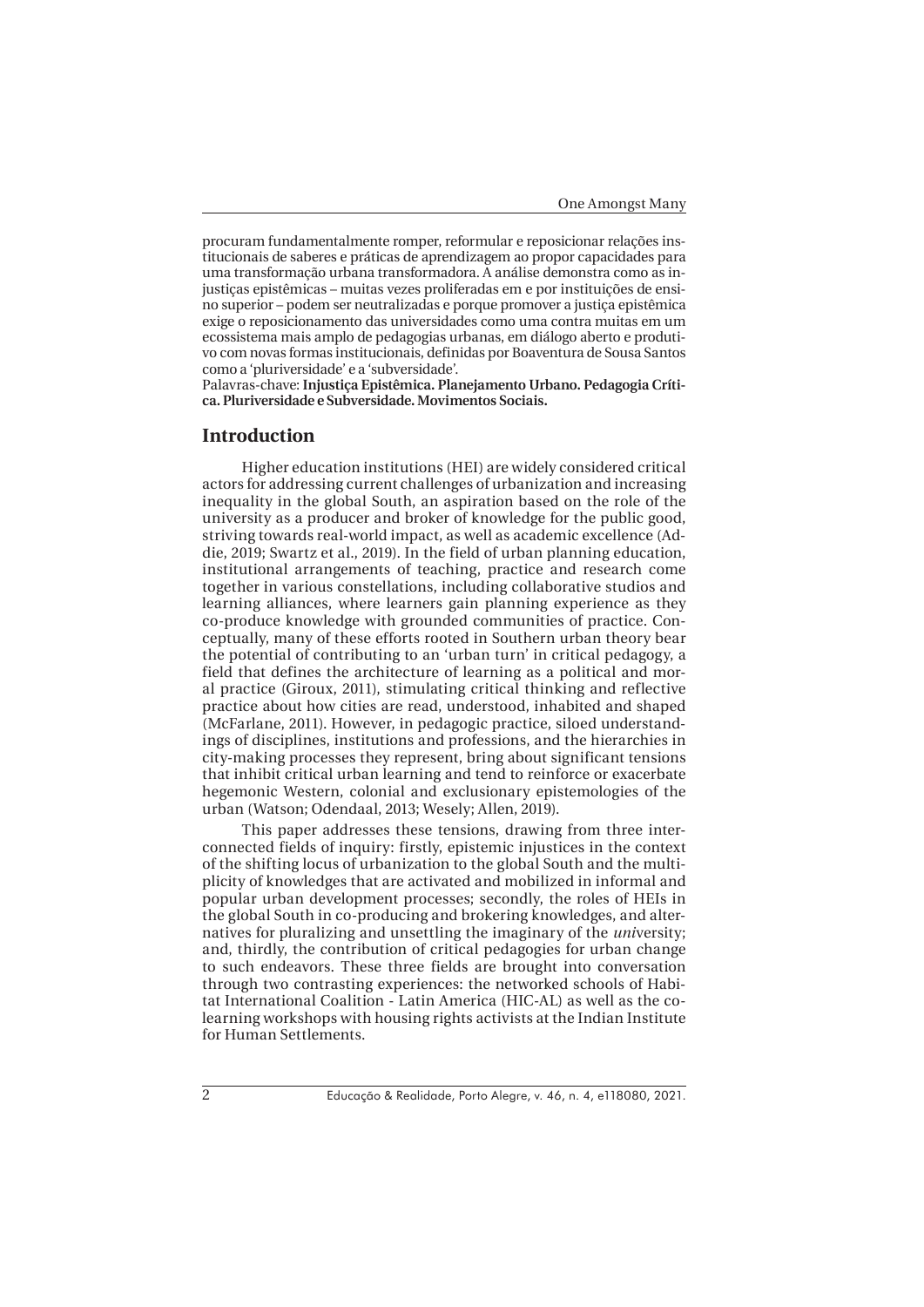The Habitat International Coalition (HIC) is a global coalition that brings together more than 350 civil society organizations, research institutions and academia, social movements and NGOs working collectively for the realization of habitat-related human rights. The coalition has a nimble operational structure, and is governed by its Members and their advocacy and pedagogic strategies. Established in 1976, HIC has since been an active agent from local to international levels in making visible, producing and defending habitat rights for all (Habitat International Coalition, 2018). A distinct characteristic of HIC in the Latin American region –  $HIC-AL<sup>1</sup>$  – is the explicit vocation to work through multiple networked, yet autonomous schools (Wesely et al., 2021). These schools are an umbrella for a diversity of learning experiences run by individuals and groups of Members, such as schools of cooperativism, schools of community leaders, and schools of citizenship, among others. HIC-AL schools are networked and held together by the principles and practices which the Coalition commits to (Habitat International Coalition, 2018; Wesely et al. 2021).

The Indian Institute for Human Settlements (IIHS<sup>2</sup>) is a national education institution committed to addressing urbanization challenges in India and enable sustainable urban transformations at scale. Founded in 2008 with intellectual and financial contributions by a group of eminent Indians from all walks of life, the IIHS's vision revolves around training a new generation of urban professionals through the delivery of a set of new degrees in Urban Practice as well as undertaking interdisciplinary research and practice to help build new knowledge. The institute is currently structured around four core programs: Academics; Research; Practice; Capacity Building. Interdisciplinarity is at the center of all programs at IIHS, aimed at institutionally breaking the limitations of the one-department-one-discipline model of the university – the prevalent education system in India – to create new cultures of teaching, research and practice. In this paper, we discuss one of the pedagogic experiences of IIHS: its ongoing engagement with housing rights activists working in different parts of the country.

This paper uses Caldeira's (2017) juxtaposition of contrasting experiences as a method to ask: How do HIC-AL's and IIHS's pedagogic experiences challenge epistemic and institutional tensions in their respective contexts? In answering, we focus specifically on the contextual embeddedness, potentials and challenges of these experiences to disrupt, re-frame and re-position institutional articulations of the multiple knowledges and learning practices that make the 'urban'.

The HIC-AL analysis is based on a literature review which synthesized a large number of published and internal reports. Empirically, it draws from remote and in-person fieldwork conducted since June 2019, which includes in-depth conversations with 21 HIC-AL Members, coordinators and affiliates in nine countries and, in some cases, participant observation of the schools. In this paper, we analyze particularly those schools which are run by, or in collaboration with, university Members of HIC-AL. The IIHS analysis is based on two of the authors' participa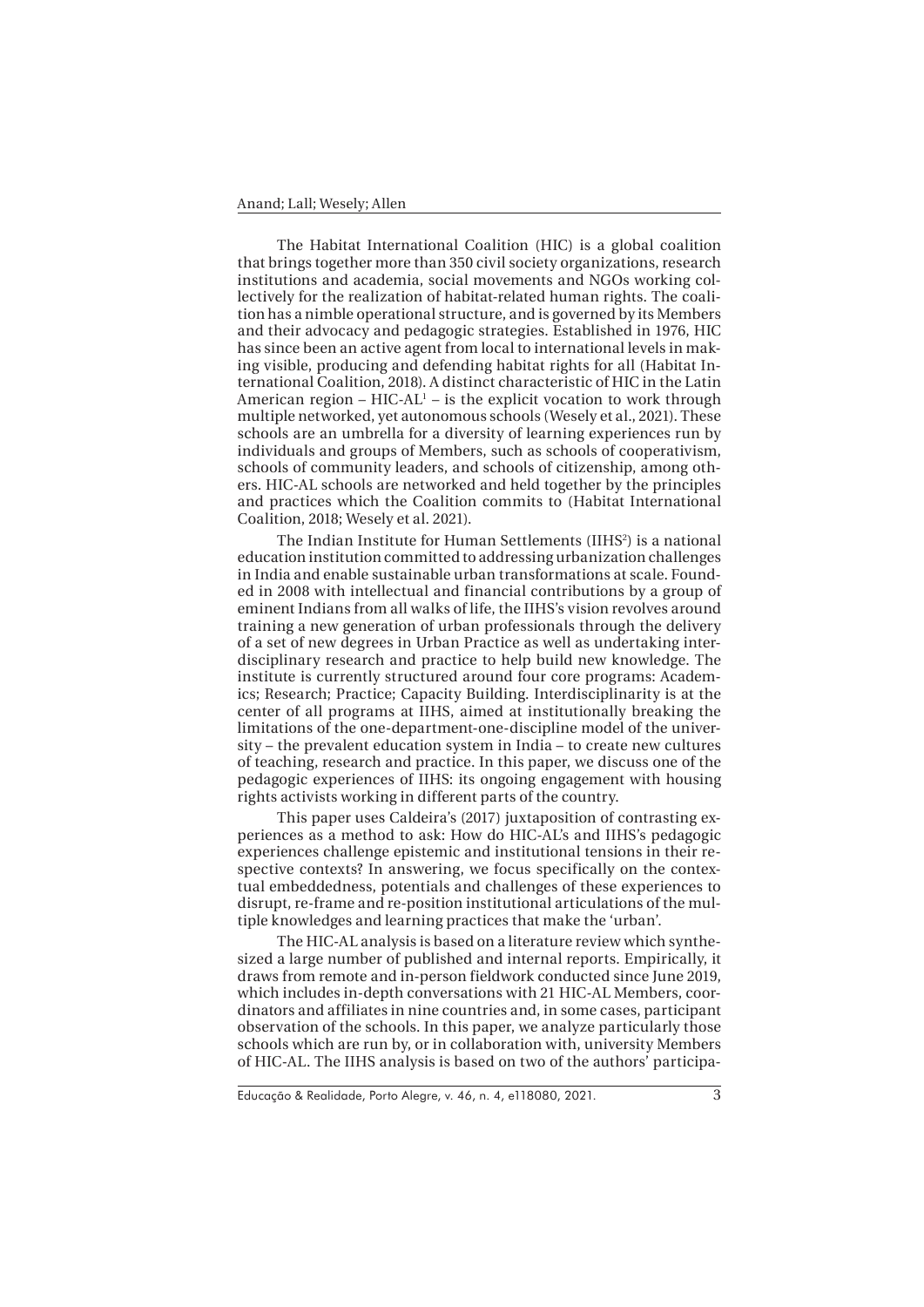tion in the design and delivery of these co-learning workshops. In addition to personal accounts and reflections, the analysis draws from process documentation, workshop archives, video testimonials, oral reflections of activists as well as discussions with other researchers, directly involved in these workshops and/or other pedagogic experiences at IIHS. All authors are researchers in the Knowledge in Action for Urban Equality program, which provides a platform for bringing these two experiences into a comparative conversation.

The following sections outline key debates in and across the three aforementioned areas of inquiry: epistemic injustice in urbanism and urban planning in the global South, alternative roles of higher education institutions, and critical pedagogies for urban change.

# **Epistemic Injustice in the Urban Global South**

Urbanism and urban planning in the global South have long been sites of epistemic injustice (Fricker, 2007), manifested, for example, in the structural marginalization of, and credibility deficit given to, informal urban dwellers in their capacities as knowers of their own reality (testimonial justice) and in social and institutional inability to respond effectively to their experiences (hermeneutical injustice). This has been partly attributed to the dominance of planning cultures and professional planning education in Southern contexts, which are largely rooted in colonial legacies (UN-Habitat, 2009; Watson, 2011). Aggravated by the shift in the locus of urbanization to the global South, the relevance and sheer representativeness of dominant urban planning theories has come under intensified scrutiny over the last decade. Several calls have been made to theorize from the South and from practice (Parnell; Pieterse; Watson, 2009; Parnell; Robinson, 2012; Watson, 2009) and to decolonize the education of future urban practitioners (Watson; Odendaal, 2013). Making a case for expanding a vocabulary of Southern urban practice, Bhan (2019) argues that coming from unrooted disciplinary education, urban practitioners often struggle to articulate knowledge prevalent in their particular forms of practice. Furthermore, he contends that urban practice itself is too narrowly defined and interpreted, reinforcing the hierarchy and segmentation of practitioners and their modes of practice. This, he suggests, results in known things across various modes of practice missing from disciplinary canons that dominate professional practice (Bhan, 2019).

Alongside calls to decenter urban theory, there has also been an emphasis on knowledge co-production, which foregrounds the need for recognizing multiple holders of knowledge in their capacities and agendas to articulate, negotiate and co-produce ways of understanding and acting upon urban change that truly advance more inclusive urban agendas. However, Mitlin et al. (2019) argue that co-production faces significant challenges, particularly in addressing the unequal power relations and status between academics and non-academics, suggest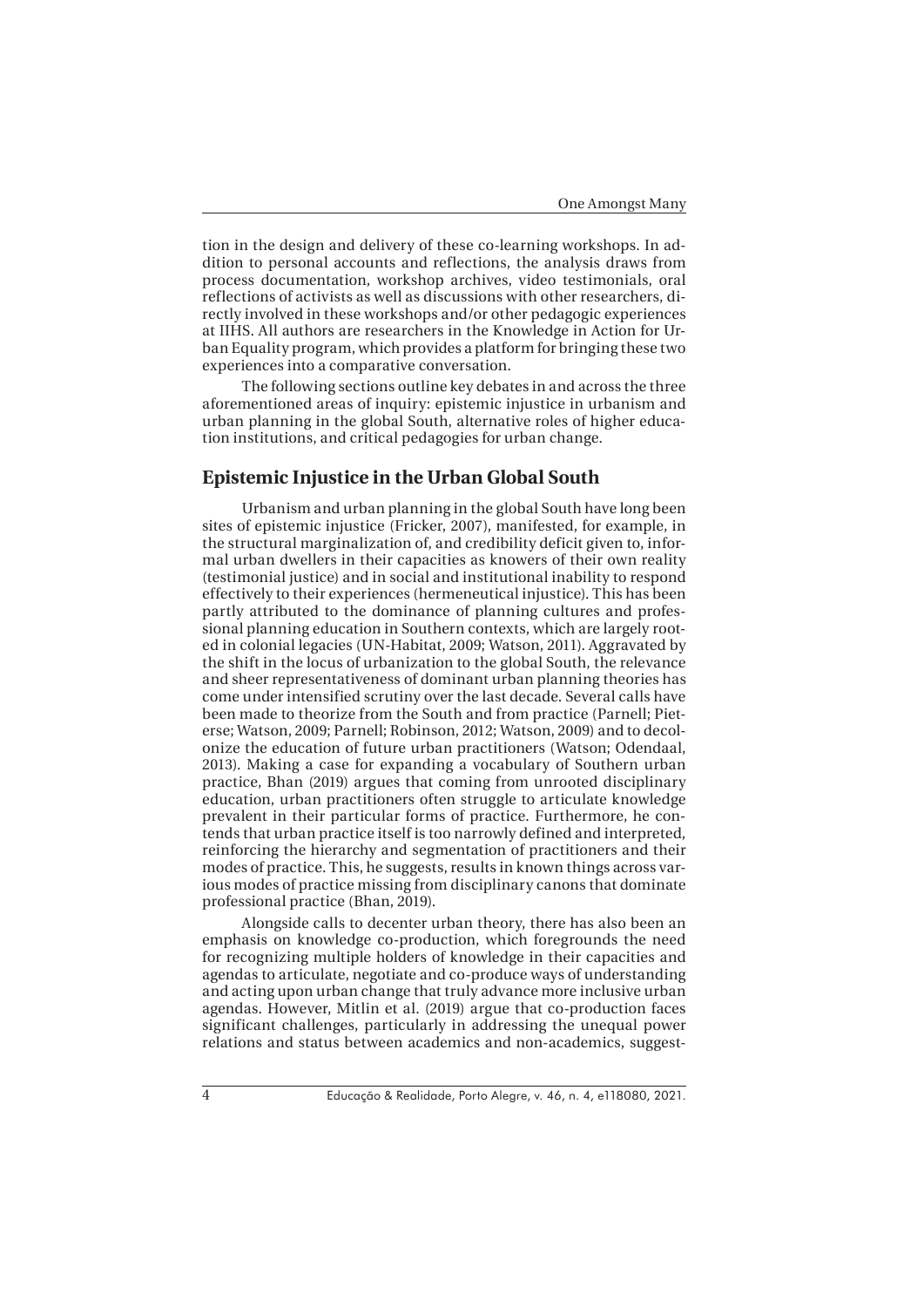ing that academics often remain insufficiently self-critical of power dynamics, thus, unwillingly reinforcing testimonial and hermeneutical injustices. What requires further elaboration in this debate is a discussion on the underpinning pedagogies deployed to co-learn the city, as highlighted by Allen, Lambert and Yap (2018) and McFarlane (2018). In addition to the familiar questions of 'what counts as knowledge?' or 'whose knowledge counts?', McFarlane (2018, p. 323-324) suggests that urban researchers and planners need to interrogate "who [they] learn from, with, for what ends and under what conditions of power and inclusion". Allen, Lambert and Yap (2018) argue that we also need to critically address questions of 'where', 'how' and 'why' we co-learn the city. In this regard, the concept of epistemic injustice provides a useful lens to highlight fundamental issues of power and ethics in urban pedagogy in the global South (Allen; Wesely, 2020; Boni; Velasco, 2019), forcing us to think critically about whose and how knowledge is produced, translated, shared and appropriated in learning processes and with what outcomes.

In looking at how epistemic injustices can either be challenged or reproduced in Southern urban theory, practice and pedagogy, the following discussion unpacks the roles that universities play as one of many producers and brokers of knowledge and their potential to cogenerate and transform urban learning practices.

# **Beyond Enlightenment: alternative roles of higher education institutions**

Over the last century, urban disciplines have been institutionalized at universities in response to increasing levels of urbanization and associated demands to professionalize the sector, as manifested in the proliferation of degrees in urban planning, urban design and urban studies, amongst others (Davoudi; Pendlebury 2010). With the intention to facilitate the production and brokerage of knowledge, and to build capacities to shape an increasingly urban world, the university relies on several functions, such as teaching or training, research, practice, consultancy, advocacy and community outreach. As a site of higher education, the university holds 'institutional capabilities' for contesting inequalities through articulated values, a portfolio of practices and spaces of opportunity (Frediani et al., 2020). However, long-standing calls to decolonize the university highlight how it rather remains a site of embedded power that still today reinforces dominant Western and colonial epistemologies. In other words, the university actively creates 'others' and furthers the reproduction of epistemic injustices through three parallel, but separate projects (Boidin; Cohen; Grosfoguel, 2012; Santos, 2018). First, through the creation of disciplinary silos with rational, scientific or technological hierarchies. Second, by failing to acknowledge and counteract what is systemically unheard through colonial or patriarchal oppressive frames. Third, through the university's relationship with contemporary capitalism as a pedagogy, hence, as an

Educação & Realidade, Porto Alegre, v. 46, n. 4, e118080, 2021.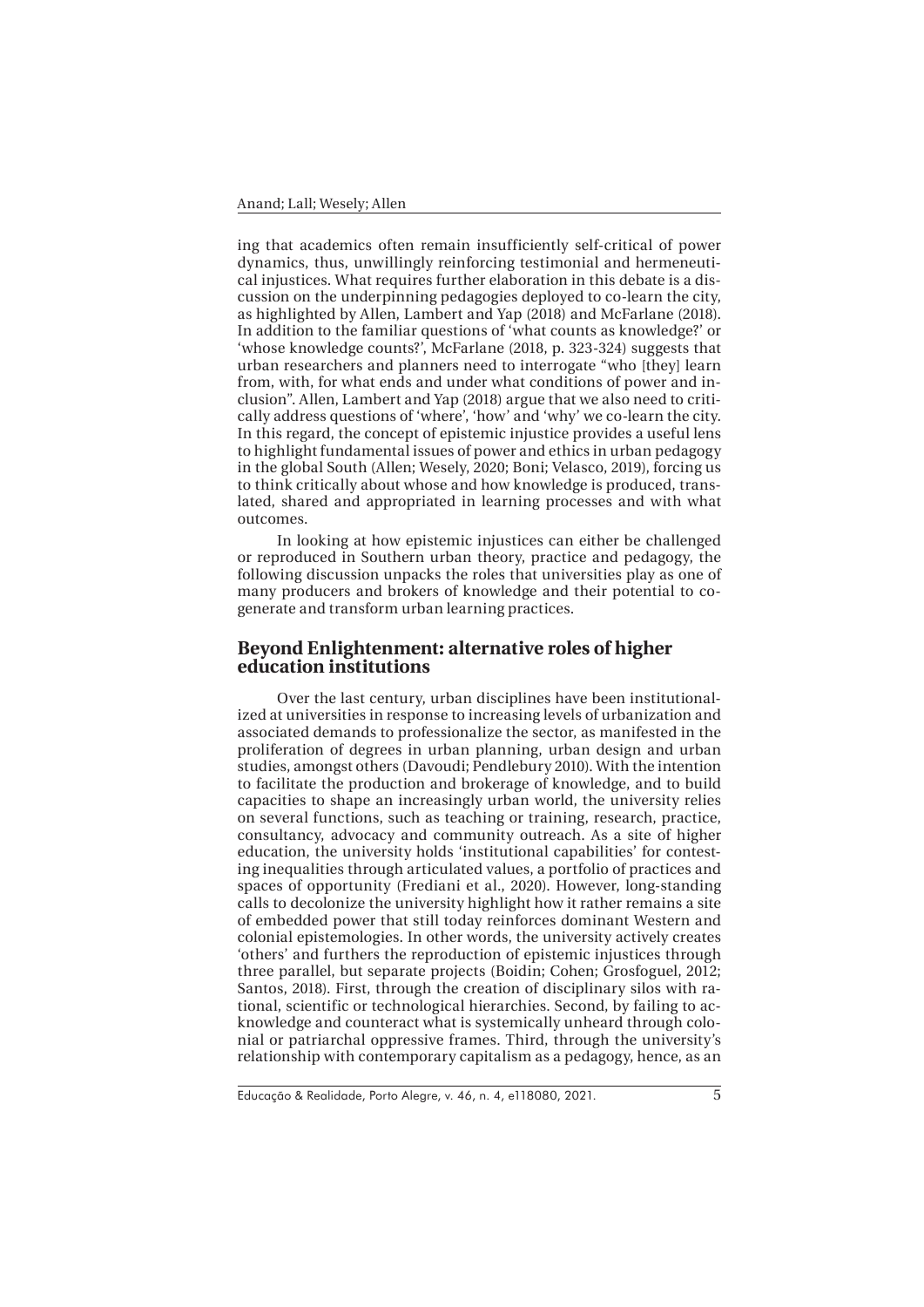entity within a political economy that valorizes knowledge recognized by the 'market' (Giroux, 2003; Santos, 2018).

A dvocating for alternate ways of thinking and practice, Santos (2018) calls for closer and critical attention to the collective and performative 'epistemologies of the South', located within "*the production and validation of knowledges anchored in experiences of resistance"* (Santos, 2018, p. 4). He questions the Eurocentric Kantian-Humboldtian model of the university that valorizes a singular form of knowledge and suggests the concept of a 'polyphonic' university. As the term suggests, the polyphonic university recognizes an 'ecology of knowledges' and *"exercises its commitment in a pluralistic way, not just in terms of substantive contents, but also in terms of institutional and organizational terms*" (Santos, 2018, p. 277). Furthermore, Santos argues that the polyphonic university can be actualized through two forms: the 'pluriversity' and the 'subversity' (Santos, 2018). The pluriversity is located within existing institutional structures, with possibilities to reform and decolonize the institution of the university from within. Discussions on the pluriversity include the inter-connections across its various institutional functions of teaching, research and practice, and a range of methods that recognize diverse knowledges and positionalities, feeding back into institutional spaces (Martinez-Vargas, 2020). The subversity, on the other hand, operates as a pedagogical space outside conventional institutional boundaries, for example through social movements, premised through a 'pedagogy of conflict' (Santos, 2018, p. 281). The subversity locates the university as one of several actors and one among several sites of power, and recognizes it for its *'counterhegemonic use*' - subversively intervening in its conventional workings as a broker and producer of knowledge (Santos, 2018).

 The debates and imaginations of the polyphonic university speak to the recognition of diverse knowledges, making the case for pluralizing the sites where knowledge is created, articulated, revealed and embodied. Connecting this argument to the urban realm, this resonates with the previous discussions on 'learning the city' (McFarlane, 2011), knowledge co-production in urban practice, research and pedagogy (Mitlin, 2008; Mitlin, et al., 2019), co-learning as a critical practice (Allen; Lambert; Yap, 2018) and the relationship of universities and activism as an urban practice (Frediani et al. 2020).

# **Critical Pedagogies for Urban Change**

 The field of critical pedagogy, as an explicitly political and moral practice (Giroux, 2011), has been a key space through which higher education institutions, social movements and other urban actors provoke critical consciousness and contest epistemic injustices in urbanism in the global South. Although Paulo Freire's Pedagogy of the Oppressed (1970) was developed in the context of rural peasants' struggles and liberation theology in Brazil, it has long been challenged to open up to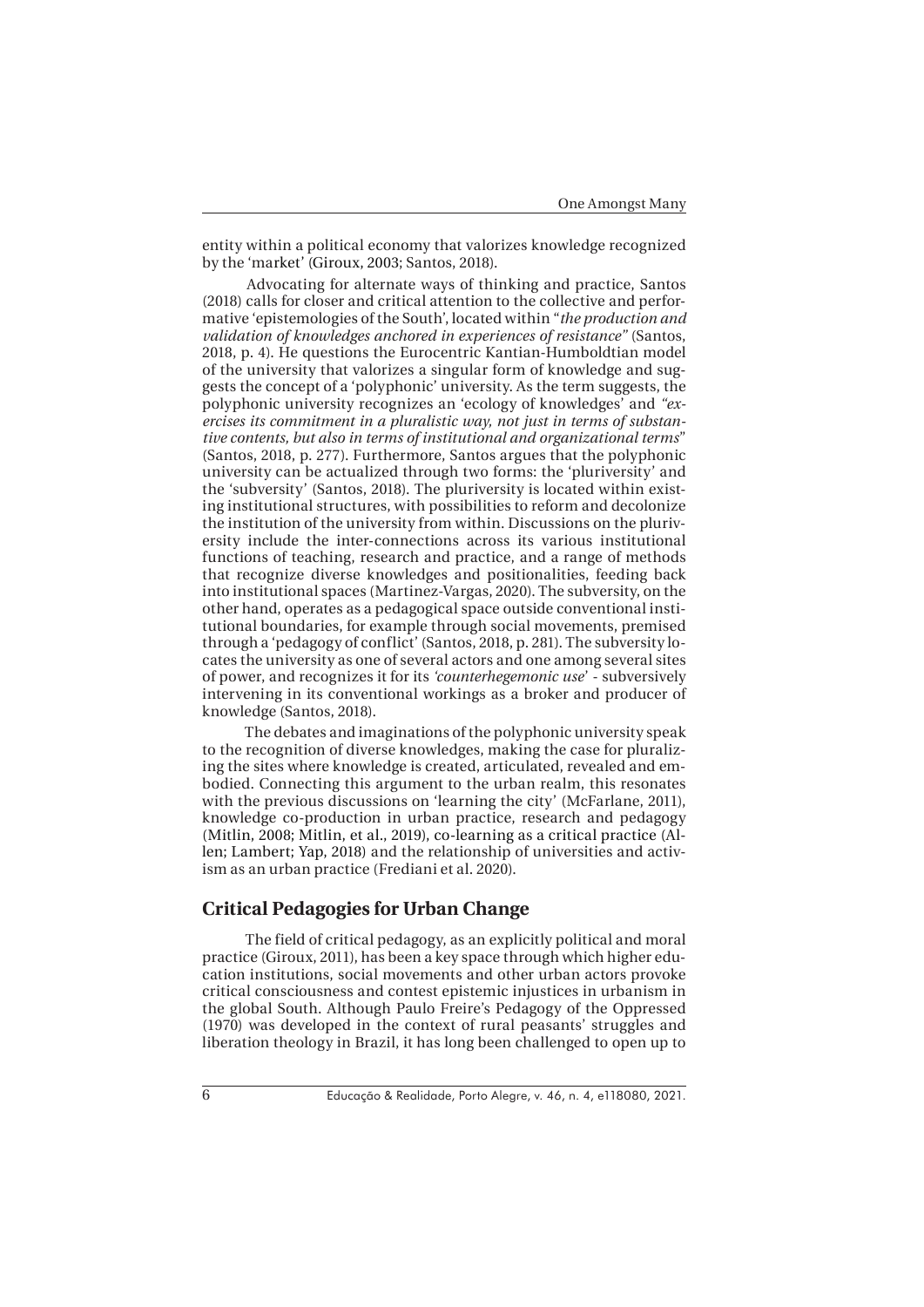different geographies and contemporary struggles (Tarlau, 2014). Several scholars, for example, have explored how critical pedagogy and civic education have stimulated the agency of learners in the context of disadvantaged urban neighborhoods or urban social groups of the US (Kirk et al., 2007, Zápotočná, 2012). In higher education, progressive urban planning degrees across the global South and North, have been engaging in grounded learning experiences, following problem-posing approaches such as studios, community engagements, and practica, to critically reflect and act on contextually specific urban challenges (Allen; Lambert; Yap, 2018; Watson; Odendaal, 2013).

Moreover, critical pedagogies have seen an expansion to intersectional rather than a single social class understanding of oppressed learners (Lynn, 2004). Black, feminist and indigenous scholars have pluralized notions of the oppressed in relation to structural, patriarchal domination (Gore, 1993; hooks, 2003). This resonates with the work of many scholars in Latin America (see, for example, Marzioni, 2012 as well as Ortiz Ocaña; Arias López, 2018), where, in addition, critical pedagogy has a long history of supporting the articulation of popular struggles and developing the agency of social movements and typically marginalized urban dwellers fighting for their rights to housing and to the city (Kane, 2012).

 The discussion that follows seeks to illustrate and compare the experiences of HIC-AL and IIHS to elucidate how their critical pedagogies for urban change disrupt, re-frame and re-position institutional relations of knowledges and learning practices, contributing to advance ideas and practices of the pluriversity and subversity.

#### **Networked Schools of HIC-AL**

HIC-AL schools are run by HIC Members, friends and allies with a high degree of autonomy, as the Coalition prioritizes foregrounding and strengthening the agency of the social forces supported by its Members. The schools are characterized by a high heterogeneity in terms of learners and pedagogues (community leaders, cooperativist members, youth, women's groups and local government officials, amongst others), as well as a commitment to horizontal, counter-hegemonic learning. Pluralistic perspectives on knowledge (co-)production are central to these pedagogic experiences, often involving higher education institutions and academics as one of many actors. Moreover – aligning with Freire's notion of the 'movement as a school' (1991, apud Kane, 2012) – HIC-AL schools are not one institution, but rather an assemblage of highly diverse pedagogic practices that place equal value on fostering critical ways of doing and knowing (*saberes y haceres*).

These heterogeneities mean that HIC-AL schools do not take place in a unique and defined institutional space, such as the university, but permeate multiple sites of learning, including neighborhoods, online platforms, community centers, and in some instances also formal edu-

Educação & Realidade, Porto Alegre, v. 46, n. 4, e118080, 2021.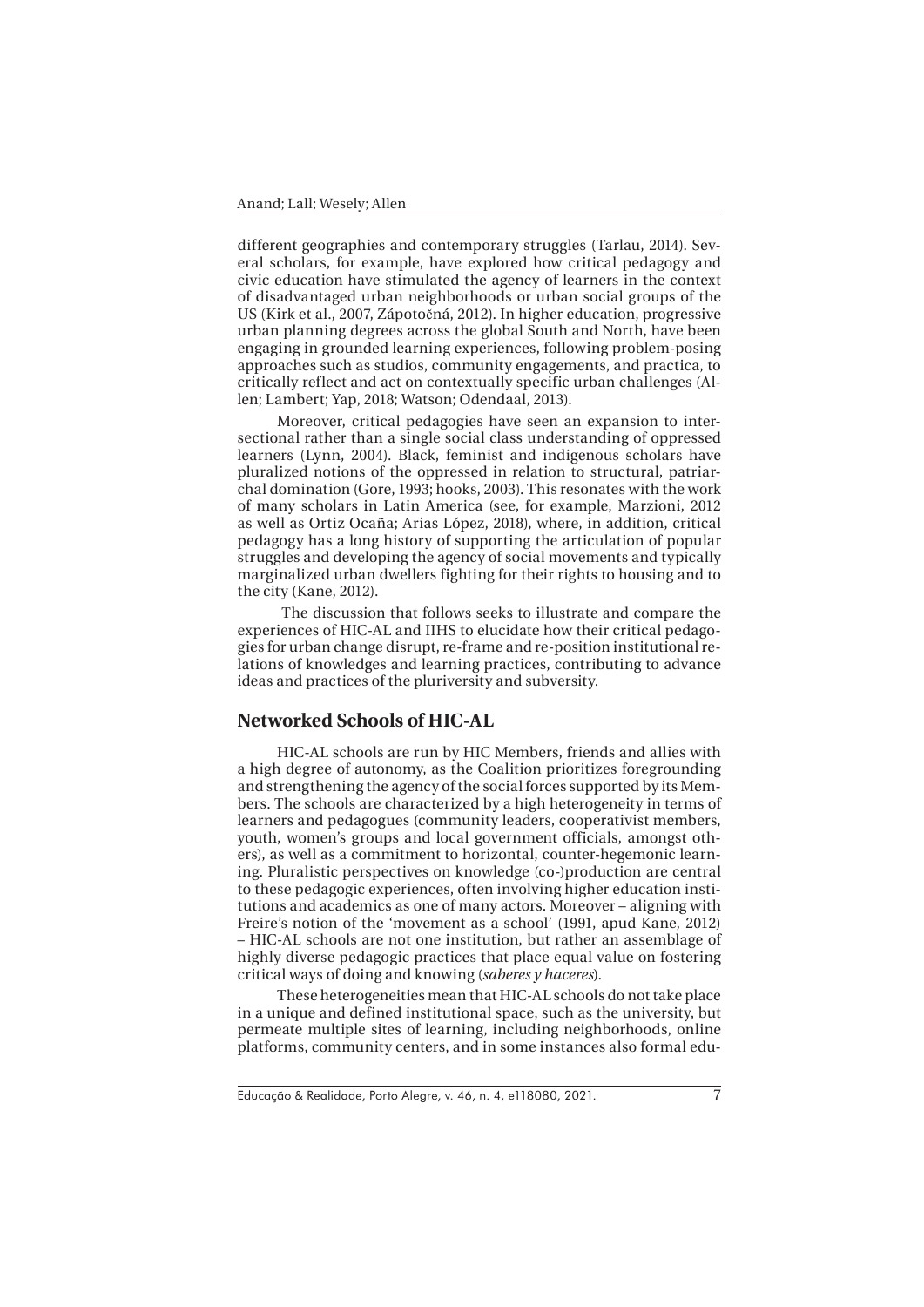cation sites. Moreover, schools do not follow a pre-defined, commonly agreed curriculum. Rather, the curriculum is open, oftentimes collectively developed 'on-the-go', guided by the Coalition's principles, and fundamentally responsive to the particular political, economic, social, cultural and ecological challenges faced by each school.

Nevertheless, what most schools – their pedagogies and rationales – have in common is their capacity to be responsive to epistemic and institutional tensions through pedagogic strategies that are analyzed through concrete experiences in the following paragraphs.

#### *Strengthening the recognition of popular habitat practices in higher education*

The Taller de Vivienda (housing workshop) at the public Autonomous University of Mexico-Xochimilco (UAM-X) is an illustrative example of an integrated and holistic approach to research, teaching and public engagement to advance habitat-related rights. Situating itself along the tension between professional planning practices and the popular housing practices that are the dominant mode of urban and rural development across Mexico, its fundamental objective "is to form professionals who support processes that tackle socially relevant problems, [through a system of teaching that] is one of learning through resolving" (Academic interview, 11 December 2019).

Since its foundation in 1974, UAM-X adopted and further developed the so-called 'Sistema Modular' (Modular System), as a counterhegemonic strategy to prevailing siloed and disciplinary organizational and pedagogic structures in universities and the epistemic tensions these provoke – e.g. between local and academic knowledges, between social and natural sciences, amongst others. The Modular System is organized around departments and multi-disciplinary research groups rather than disciplinary faculties, applying a research-based pedagogy to pose, reframe and potentially solve problems with societal relevance throughout the curriculum (Arbesú García; Ortega Esparza, 2006).

The Taller de Vivienda emerged after Mexico's earthquake in 1985 to first investigate and respond to immediate housing demands and, later, to inform the long-term, just reconstruction of affected popular neighborhoods. Its research-based, problem-posing pedagogy aims to bridge the gap between academic education and practice siloes, by provoking thinking and action through urban-territorial challenges that demand inter- and transdisciplinary responses (Academic interview, 11 December 2019). This means that students and pedagogues from different disciplines work together with affected local dwellers to address specific housing challenges based on their lived experiences. The latter range from insufficient indoor ventilation to lack of adequate public space, thus requiring responses from the perspectives of health, architecture and design, environment, public policy and others. Thereby, this pedagogy refuses to organize education along themes or subjects; and breaks up the assumed linearity of learning from theory to praxis.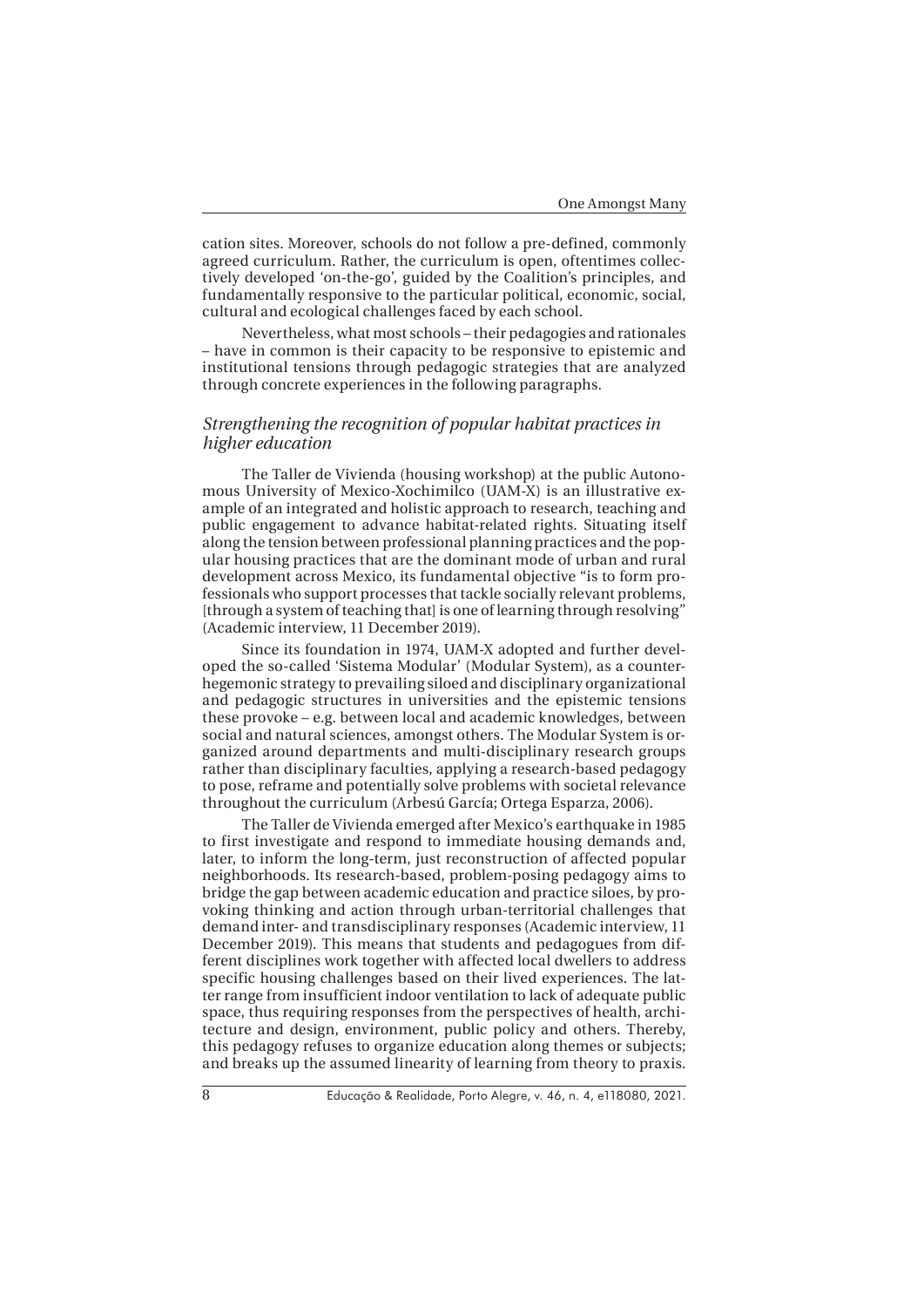Through iterative individual and collective reflections along the process, it makes explicit the positionality of students, residents, pedagogues and others within the political economy of knowledges actively operating around habitat issues (Arbesú García; Ortega Esparza, 2006). Another important element is the notion of the *investigador/a-docente*, hence, the pedagogue-researcher as an intrinsically linked role. Teaching and learning are always benefitting from, and contributing to, specific research projects, and students and alumni often transition into research projects after their participation in initial workshops.The Taller de Vivienda has long-lasting engagement with and in popular neighborhoods, where learners within HEIs co-produce pathways to housing solutions in partnership with local residents. Unlike other universitydriven experiences, critical engagement with practice happens from the outset of the degrees, thereby supporting learners continuously to build professional skills and capacities to become one of many actors in development planning. Simultaneously, popular knowledges and practices related to habitat rights become visible and validated in the formal space of the university in different ways. This includes the content of the curriculum, the physical juxtapositions that bring the classroom to the community and vice versa, as well as the university's policy to increase access to tertiary education for students from popular neighborhoods. The latter is particularly noteworthy, as it nurtures the capacity of community members to transform their own reality, while providing impetus for students to learn from each other and recognize the knowledges they bring to a common learning space (Academic interview, 11 December 2019).

## *Fostering pluralistic knowledges and intersectional perspectives*

Another key epistemic tension is tackled by making visible, valorizing and intersecting indigenous and feminist knowledges around habitat issues, both by those who draw their knowledge from direct experience and those who are situated within formal institutions. Several schools reported the simultaneous credibility deficit given to communities' experiential knowledge, and epistemic excesses of institutional or professional knowledge that exacerbates testimonial injustices, manifesting, for instance, through the imprint of neoliberal housing policies on popular housing imaginaries. In the small town of San Martín de los Andes, Argentina, a participatory design-process comprising 42 workshops on themes such as energy autonomy and land restitution, was started in 2011 with the NGO Vecinos sin Techos, and the Indigenous Comunidad Curruhuinca Mapuche, facilitated by the National University of Córdoba. Their pedagogic approach explicitly addressed the deeply entrenched stigmatization of the indigenous community and its socio-spatial manifestations, seeking to nurture pluralistic and synergistic perspectives through so-called *espacios de interaprendizaje cultural* (spaces of cultural inter-learning) (Academic interview, 29 November 2019).

Educação & Realidade, Porto Alegre, v. 46, n. 4, e118080, 2021.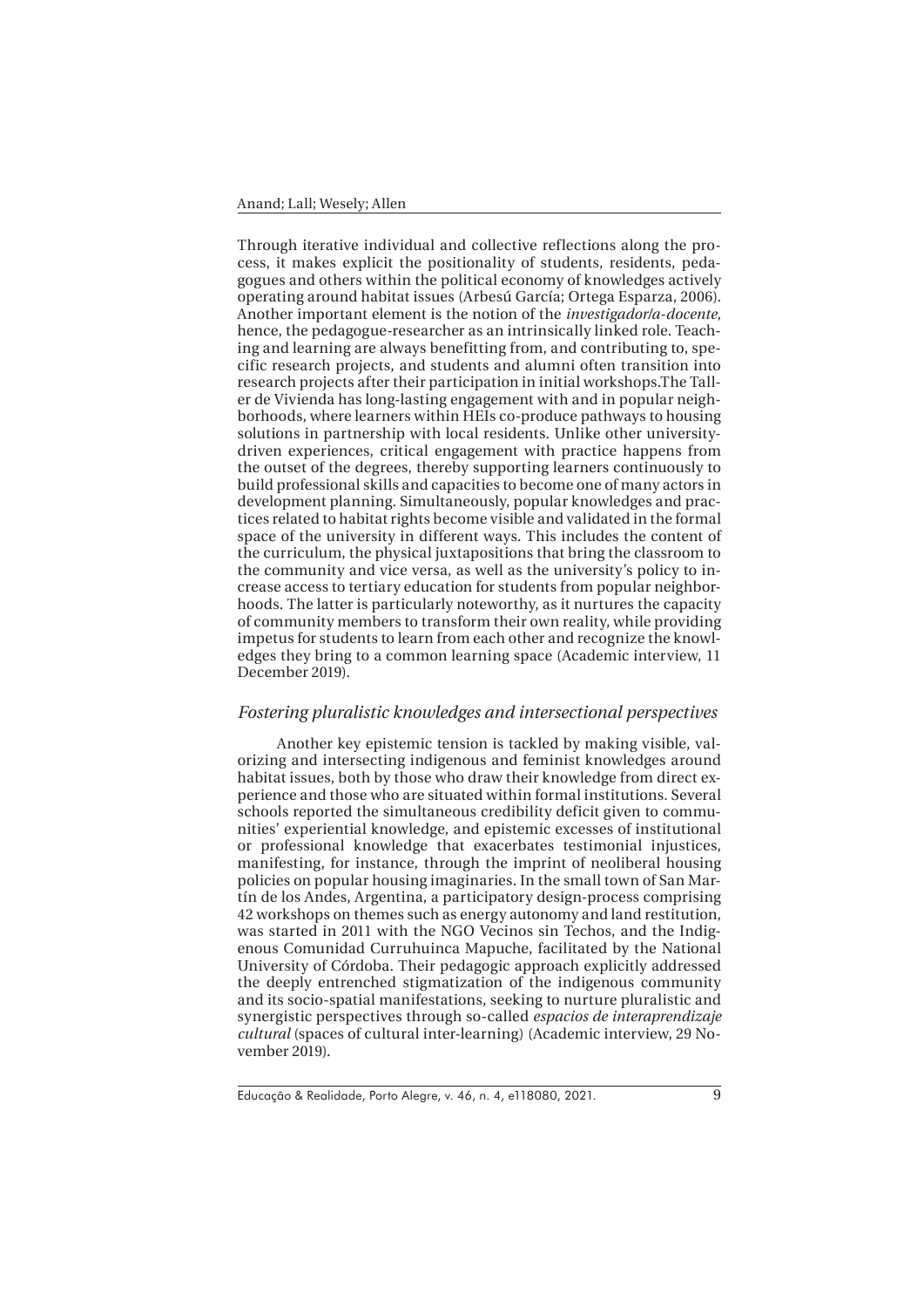This pedagogy is built on the explicit juxtaposition and articulation of professional technical and local knowledges with the intention of cross-fertilizing ideas and practices. That is, collectively identifying and validating the existing knowledges of the indigenous community, low-income residents and professionals that are contributing to different aspects of inhabiting a neighborhood, and seeking to combine these different ways of knowing and doing (*saberes y haceres*) to generate solutions and leverage political advocacy for pressing housing issues and more structural ones. In this process, the use of participatory methods such as role plays and visioning exercises, built capacities for critical thinking and practice by nurturing imaginaries of future ways of conviviality, while also putting learners in each other's shoes (Academic interview, 29 November 2019). This well-documented and widely recognized participatory process was generative to an intersectional understanding of identities, and the formation of the so-called *Barrio Intercultural Sustentable-Comunidad del Cambio* (Intercultural Sustainable Neighborhood-Community of Change), which fundamentally reshaped hierarchies in knowledge and practice. The experience has been consolidated conceptually, methodologically, and institutionally in a certified Diploma course called *Diseño Participativo Sustentable del Hábitat*  (Participatory Sustainable Habitat Design), coordinated by the National University in Còrdoba, Argentina and the National Autonomous University of Mexico (Enet; Romero, 2019). In this program, the inhabitants of Barrio Intercultural are part of the team of pedagogues – dialoguing, and critically analyzing their experiences to foster learning and collective agency across indigenous, intercultural, habitat struggles in Latin America.

#### *Carving spaces for the pluriversity and subversity*

The previous paragraphs have shown different pedagogic avenues to carve space for the pluriversity and subversity, by bringing *saberes y haceres* of the social production and management of habitat to universities and exposing learners to popular habitat struggles that usually do not form part of formal curricula of built environment professions. At the same time, other HIC-AL schools contest neoliberal HEI education models and capitalist pedagogies by developing further models of the subversity, such as the Centro Educativo Integral Autogestionario (CEIA) established by the Argentinian Movement of Occupants and Tenants (MOI) or the school of community lawyers of the Civil Association for Equality and Justice (ACIJ).

The former experience refers to an autonomous educational institution run by cooperatives, which includes a nursery, two popular baccalaureates, a library and a training center (Habitat International Coalition, 2018; Rodríguez, 2013). The latter comprises a 3-month long program for women and men living in informal settlements, in which rights-based concepts and theories (such as the right to the city and human rights) as well as hands-on practices (formulating demands for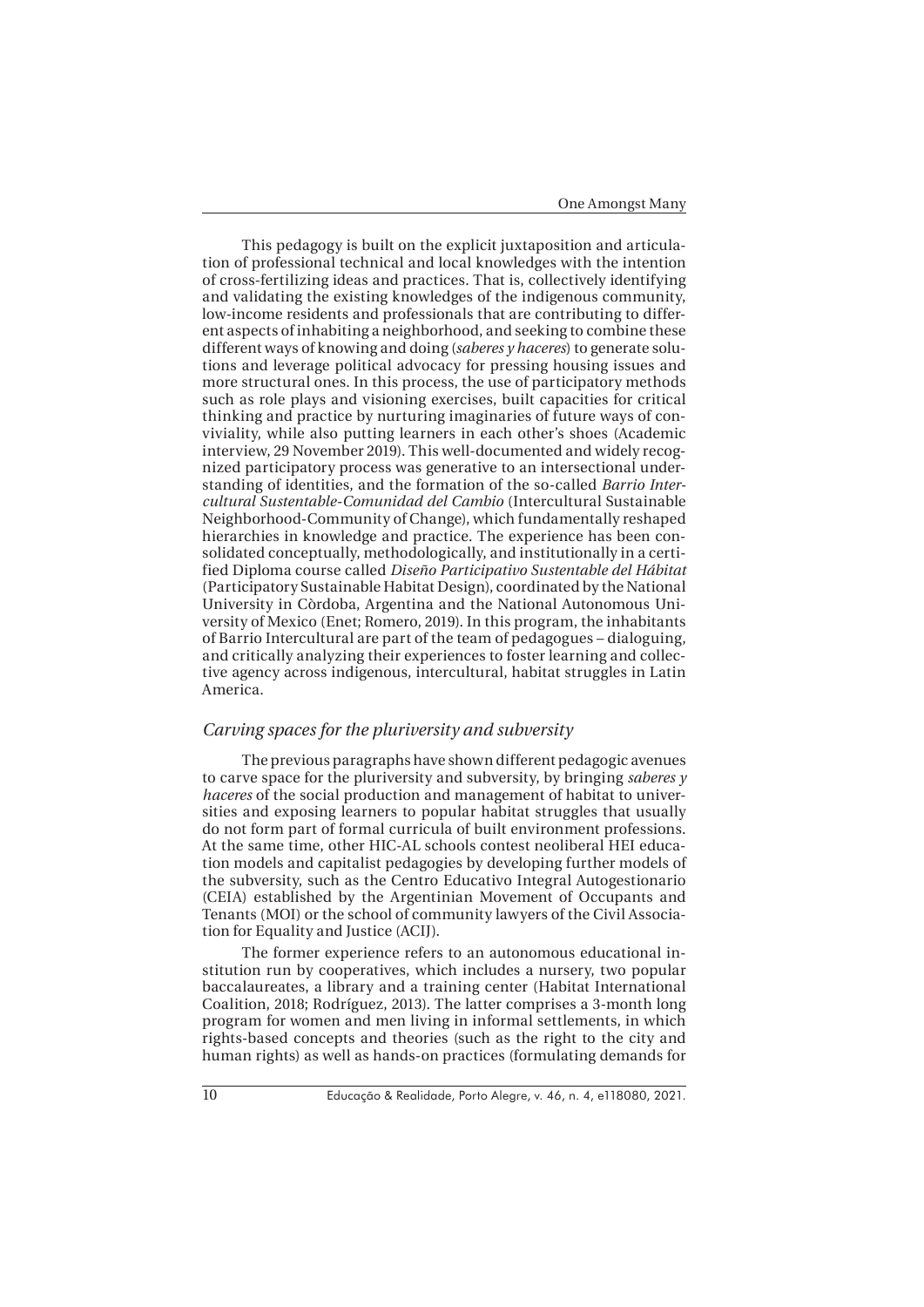public services to authorities and making campaigns) are discussed and developed through a series of workshops (NGO representative, Personal communication, 5 June 2021). Building the capacities of community lawyers to participate in urban development processes to claim their rights presents a stark rupture to the prevalent imaginary of the university-educated, professional lawyer. Importantly, the program was developed in collaboration with, and physically run at, the Faculty of Law of the University of Buenos Aires. The physical site of learning is remarkable and counterhegemonic insofar as the Faculty is spatially adjacent and overlooking, yet in stark socio-economic contrast and without much contact to, Villa Retiro, a neighborhood whose community representatives gained access to the HEI campus for the first time thanks to the school. Moreover, professionally-trained lawyers from the Faculty are only one amongst many pedagogues teaching in this course at the university, alongside with local NGO and community members (NGO representative, Personal communication, 5 June 2021).

## *Pedagogic strategies and tactics for contesting testimonial and hermeneutical injustices*

The HIC-AL pedagogies hold several avenues for addressing testimonial injustices. Many schools start from people's lived experiences and problems associated with their habitat on a small scale but in their full complexity. For example, experiential knowledges based on collective neighborhood organization, navigating bureaucratic processes, legal rights and mechanisms to challenge evictions, or women's experience of harassment in public spaces are, among others, acknowledged and valued in their collective impact. By discussing, reflecting and validating these experiences, the schools forge a dialogical relation across – rather than subordinating local experiences to other forms of professional knowledge. Moreover, HIC-AL schools operate on a basis of learning from '*hacere*s' and '*saberes*', meaning that different ways of doing are inextricably linked to ways of knowing. Therefore, action does not become an afterthought or byproduct of learning but rather follows a Freirean relational and dialogic approach. For example, tenure security as a conceptual-theoretical proposal is linked from the onset to individual and collective political actions such as resisting evictions, strengthening cooperative and community-based housing models outside of markets, constructing buildings with artisanal techniques that are more resistant to extreme weather events, and making neighborhoods safe especially for women, girls and LGBTQ+ communities. One could argue that this relational, agency-activating pedagogic approach generates capacities to contest testimonial smothering – the decision of (oppressed) speakers to remain silent or adapt their testimony for fear of an audience that is not genuinely listening and rather is prone to manipulate or deny this testimony (Dotson, 2011).

 The explicit aim of many HIC schools to pluralize knowledges and identities, such as in the case of the *Barrio Intercultural*, further

Educação & Realidade, Porto Alegre, v. 46, n. 4, e118080, 2021.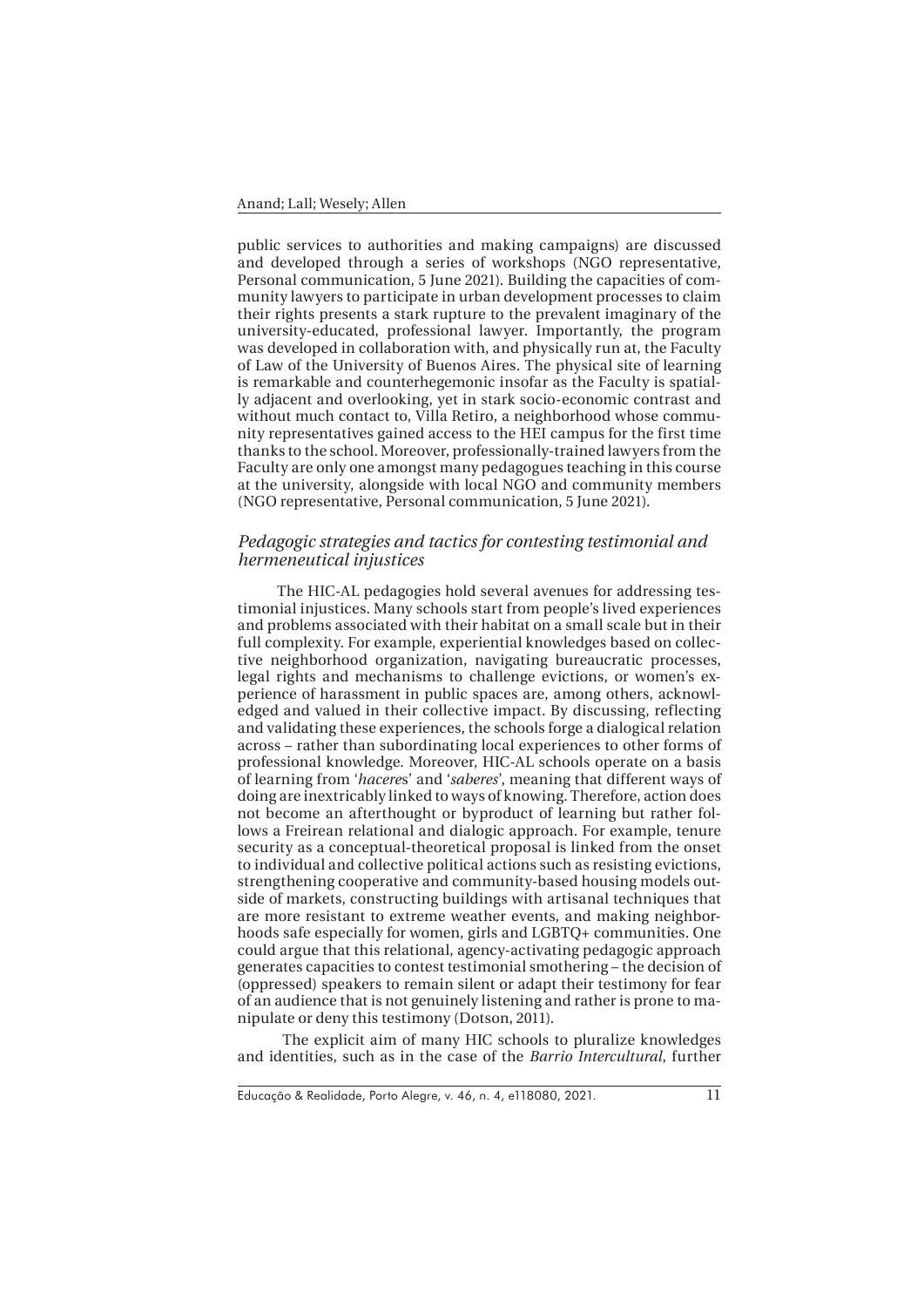provokes a reframing of the positionality and responsibilities of different knowers and their individual and collective agency in shaping urban change. Stimulated by methods such as role plays and critical cartography, HIC-AL schools support shifting relations of dominance and traditional hierarchies that are oftentimes ingrained in the relation between popular habitat practices and professional knowledges, provoking a more nuanced and horizontal articulation and testimony between social movements and professionals, including academics.

The deeply structural nature of hermeneutical injustices makes them difficult to be pinpointed in the particular experiences of individual schools. However, at the network level, their shared vocabulary of the social production of habitat and human rights – which includes key commoning notions such as '*autogestión*', habitat-related rights and cooperativism – provides an important vehicle to make popular experiences communicable, understandable, and understood. For instance, since its inception to support reconstruction efforts after the earthquake in 1985, UAM-X's Taller de Vivienda has brought together students and the inhabitants of popular neighborhoods to work collectively on housing issues, and thereby institutionalized popular knowledges and territorial struggles in the university across and beyond the curriculum. This approach to the '*formación'* as the holistic education of architecture and urban planning professionals contributes to hermeneutical resistance against the marketisation and commodification of land and housing by expanding and professionalizing a methodological, conceptual and practical vocabulary around alternatives of popular and collective housing that counter dominant discourses of exclusionary and elitist urban development.

## *Iterative processes of reflection and consolidation in networked learning*

Many HIC-AL schools have operated for decades under challenging political contexts, such as transitions from dictatorship to democracy, constitutional changes or governance shifts to decentralization and municipal autonomy. The wide geographical reach, high diversity and longevity of HIC-AL schools brings about a rich opportunity for translocal and intergenerational learning. Hermeneutically, it hosts potential for an iterative, continuous updating of a shared vocabulary around the 'social production of habitat' and habitat-related rights that is sensitive to different contextual struggles fought by HIC-AL Members. Furthermore, HIC-AL is continuously consolidating and reflecting on its repertoire of pedagogies, with the possibility of creating further spaces of translocal co-learning. To this aim, HIC-AL has an established Capacity-Building Working Group, which brings together 61 pedagogues from seven countries in Latin America since 2013, working particularly on synthesizing and translating pedagogic experiences from social movements and CSOs into formal curricula. Over the years, this group has created the above-mentioned Diploma Course at the National Autono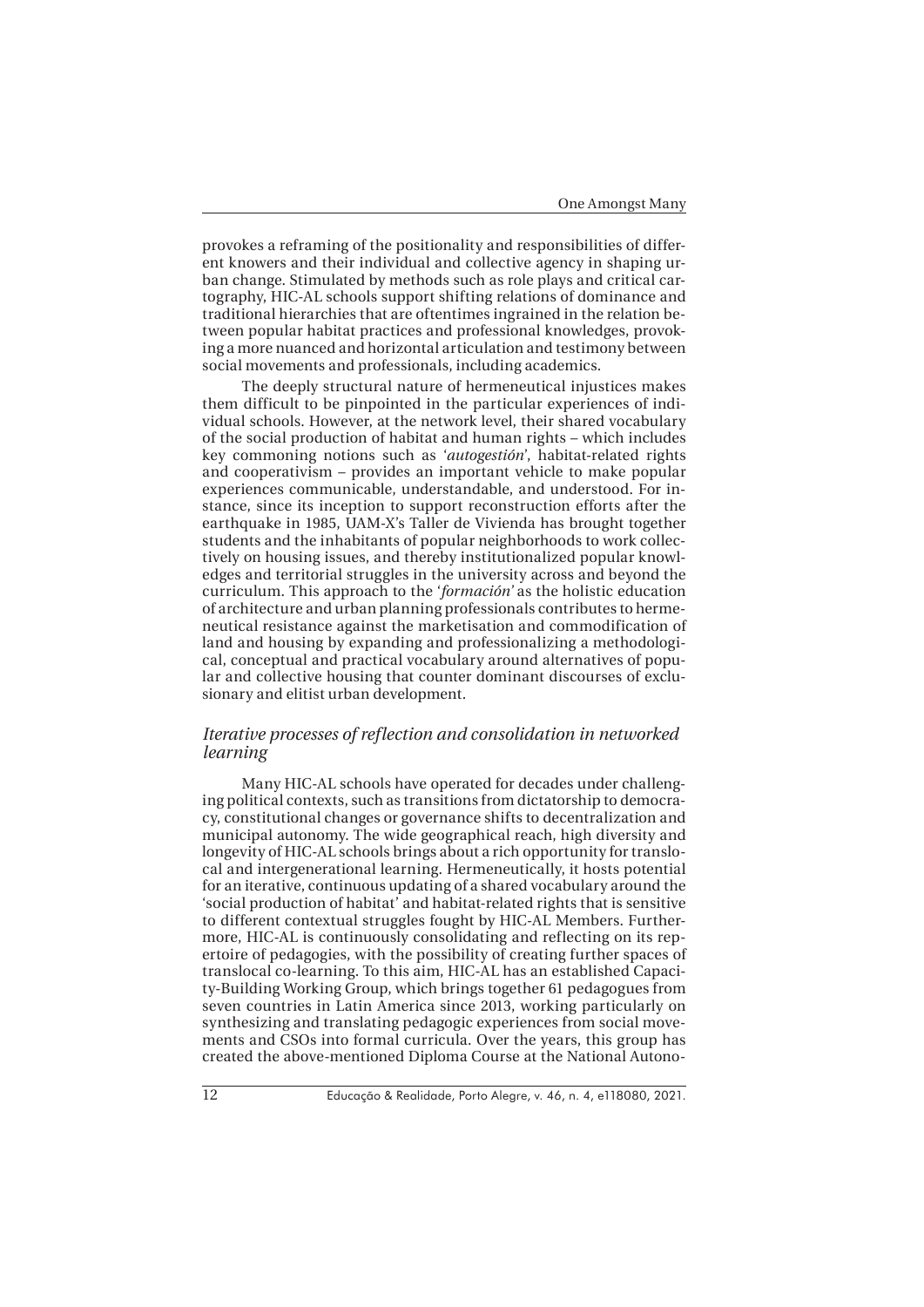mous University of Mexico, based on the participatory design experience in San Martín de los Andes.

Recent shifts to online learning have been expanded due the CO-VID-19 pandemic, opening up further possibilities for virtual knowledge exchanges, in which the experiences of collective struggles are shared across the region with learners from various institutional and organizational backgrounds. An ongoing HIC initiative to develop 'colearning spaces' across Latin America, Africa and the MENA regions seeks to continue this consolidation and expansion of networked learning within and beyond HIC-AL to advance the articulation of critical pedagogies with HIC Members, friends and allies globally.

## **Co-Learning with Housing Rights Activists in India**

Over the years, IIHS has conducted a number of short to medium to long-term courses. We focus here on our ongoing engagement with housing rights activists working in different parts of the country. This experience is embedded in the IIHS's capacity building program that targets a wide spectrum of urban practitioners - including administrators, elected representatives, municipal engineers, planners, grassroots movements and activists. The collaboration had a modest beginning in 2015 with the running of a two-day workshop for activists on urban planning in India; and since then, it has evolved into a continued pedagogical experiment in co-learning. Operationalized primarily through workshops, this collaborative engagement is learner-centric, dialogical and incremental in its approach. At the time of writing this paper, a total of ten workshops, over a period of five years, have been conducted across four cities in India, with participation from approximately 80 activists and community workers, eight fellows enrolled in a 9-month fellowship at IIHS, and 15 academics and researchers at IIHS.

#### *The need to engage with planning education*

Many scholars have argued that planning education and, consequently, planning practices in India, produce unjust urban spaces, and perpetuate inequality and exclusion in cities (Mahadevia; Joshi, 2009; Mahadevia; Bhatia, 2018). Socio-economic realities of large sections of Indian urban society are unrecognized and unaddressed, while many are often actively marginalized through the use of outdated colonial planning instruments. In this context, this experience aims to engage with some of the tensions of planning education in India, which, on the whole, continues to remain exclusionary and exclusive.

While on paper, planning remains a participatory process in India, very few people have access to the knowledge and understanding of official planning processes. The 'professional' or 'expert' language of official plans still prevents citizen groups and activists from engaging with these processes meaningfully, thus determining who, in practice,

Educação & Realidade, Porto Alegre, v. 46, n. 4, e118080, 2021.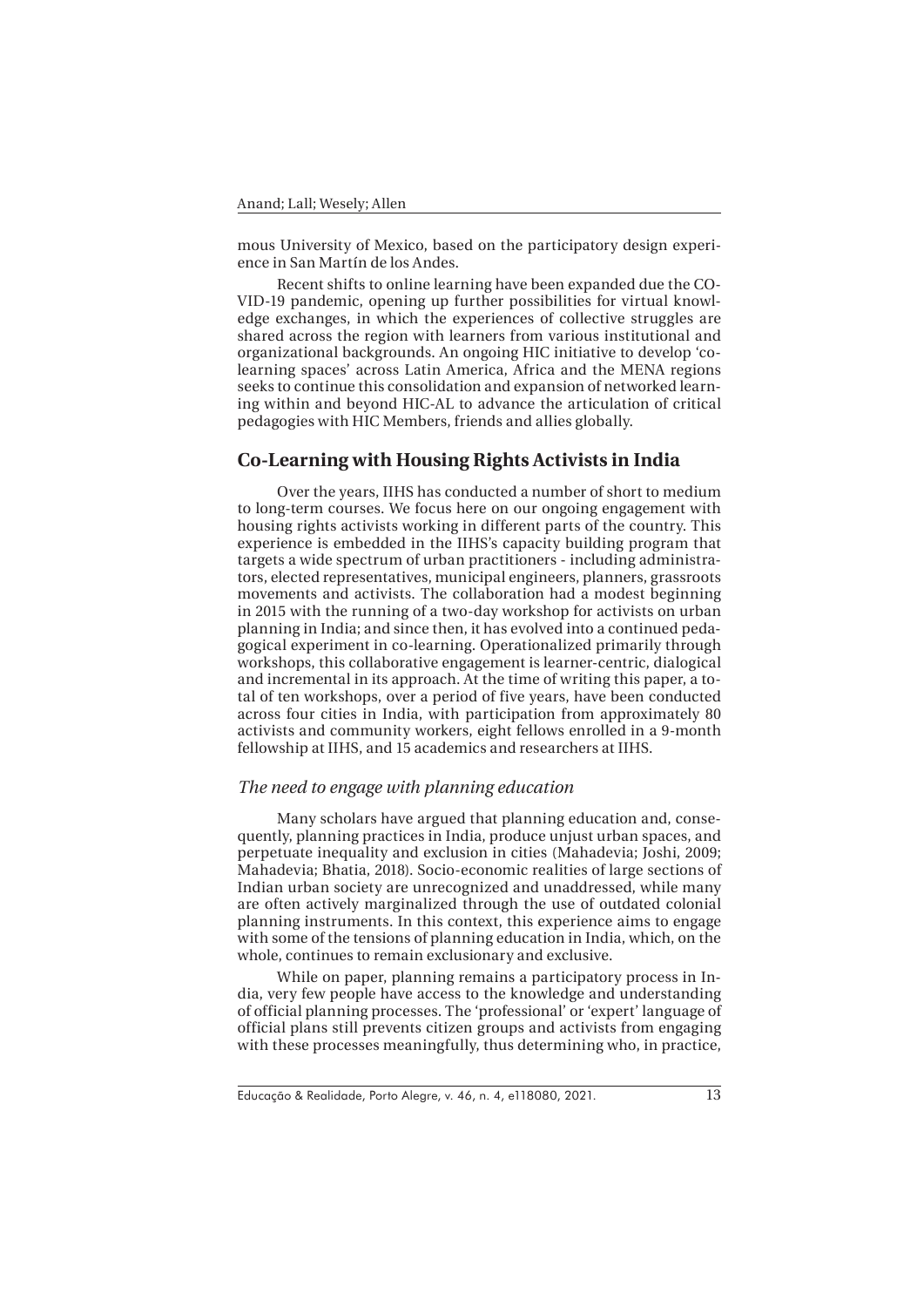engages with transformative urban change through their tacit knowledge and everyday practices, including activism, social mobilization and advocacy. While the technical knowledge of urban planning does not reach citizens, the on-ground implications of the planning instruments do. Amidst growing focus on urbanization in India since the turn of the century, as development projects and evictions began to cite these plans, housing rights activists recognized this lack of understanding as a struggle. The demand for learning the rationale of master plans came in early 2015 from a collective of activists working on land and housing rights across the country, who felt an in-depth understanding of how official planning processes and outcomes work would be a useful addition to their bag of tools. At the end of our first workshop, one of the participants emphasized:

"We go to the streets, we bargain and we fight [...] we have done silent marches, we've done everything. But how to get the government to listen to us and work in collaboration. Today I go back with a tool [Master Plan]" (Video testimonial, 7 November 2015; translated from Hindi).

Through these engagements, we do not intend to suggest that formal planning knowledge and practices carry more weight and importance than lived knowledge and everyday practices. In reality, the majority of the Indian cities do not resemble their plans, however, as argued by Bhan (2013, p. 69) "[…] urban practitioners in a city like Delhi have no choice but to engage with the plan because precisely of the continuing relevance of its failure". Designed in response to hermeneutical injustices, the intent of IIHS's workshops is to strengthen and expand activists' knowledge and vocabulary to contest epistemic injustices in urban planning. It is important to highlight that the technical vocabulary in itself does not ensure that the testimony is heard, however, it does allow for moments that unsettle assumptions of people as knowers, thus wielding them power. In a recent discussion, one of the participating activists from Indore shared an experience of how a community successfully defended their right to stay by citing their compliance with land use provisions in the city's Master Plan (Academic interview, 4 March 2021). Among others, this example highlights one of the core intended outcomes of the activists workshops - to expand and diversify activists' knowledge and skills to better manoeuvre between what Miraftab (2009) calls 'invented' and 'invited' spaces of participation, ranging from protests to public consultations, to make claims on the city.

#### *Making planning education accessible and strategic*

Over the years, IIHS has explored many operational models for its workshops with activists and citizen groups – in partnership with NGOs, on our own, and as part of a research project KNOW – to identify and use key pedagogic devices incrementally, key features of which are discussed below.

*Shifting the site(s) of learning:* First and foremost, this experience stems from a recognition of activism as a mode of urban practice and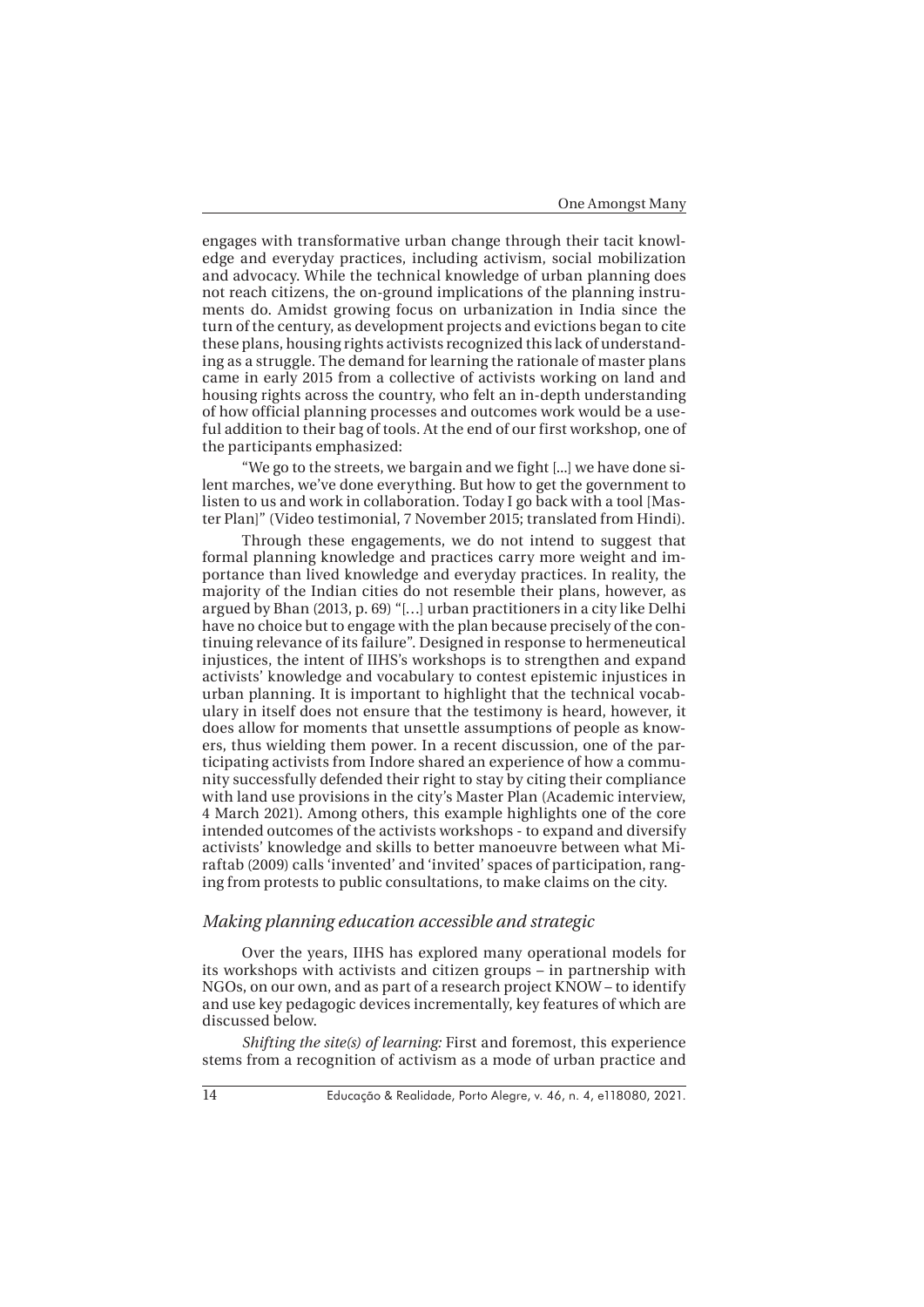a productive site for knowledge exchange and co-learning. The initial workshop at IIHS Bangalore had participation from mostly senior activists who work with grassroots organizations and social movements in their own cities and states. Subsequent engagements became more context specific in collaboration with the participating activists. Land, housing and planning are state subjects in India, and laws and policies vary across states, making it critical to work at sub-national and city scales. The two locations where most workshops have been conducted include: Ranchi in Jharkhand, and Indore in Madhya Pradesh. These are not big metropolitan cities of India like Delhi and Mumbai, where most urban scholarship has focused so far. Running workshops with activists in these cities also meant that a lot more residents and community activists could participate without worrying about the time and costs of coming to IIHS headquarters in Bangalore. We complemented this learning experience with collaborative research in these cities to develop relevant and relatable content (Anand, 2017; Anand; Deb, 2017; YUVA; IIHS, 2019).

*Layering and translating knowledges and the curriculum:* The collaborative design and delivery of context-specific content meant doing things differently compared to a regular classroom. Most prominently, we had to overcome dichotomies in language, and 'technical' knowledge. This was challenging not because some of the activists did not understand English or technical terms, but because none of the academics and researchers had been exposed to planning in another language, in this case, Hindi. Thus, translation has become an important part of this pedagogic experiment across languages (from English to Hindi and vice versa in this case) and across codified and tacit forms of knowledges. It is important to highlight that here translation has a two-way intent, of both opening up the accessibility and comprehension, as well as challenging the implicit power official language holds. While all attempts are made to unpack and simplify concepts in Hindi, participants are also encouraged to become fluent in certain technical terms (e.g. land use categories, zoning, violations) in English to articulate their claims and strategies before officials in a language that is often used to intimidate and exclude citizens.

The workshops are designed to be interactive, introducing layers of knowledge through the sessions, in order to bring to the fore the plurality of knowledges held within the room. We start with participants' lived experiences and overlay them with the planning context in their cities. The extensive use of games and exercises as pedagogic tools incrementally introduce capacities to manage and navigate complexity. Participants locate themselves and their settlements in the city and its Plan, and from there we dive into the contents and process of the Plan. Linking theory and practice, every workshop ends with a discussion on strategies for securing housing rights. These range from short to medium to long-term, based on the layering of participants' needs, aspirations and experiences, as well as the planning and policy landscape in which they mobilize their claims. Multiple workshops are conducted in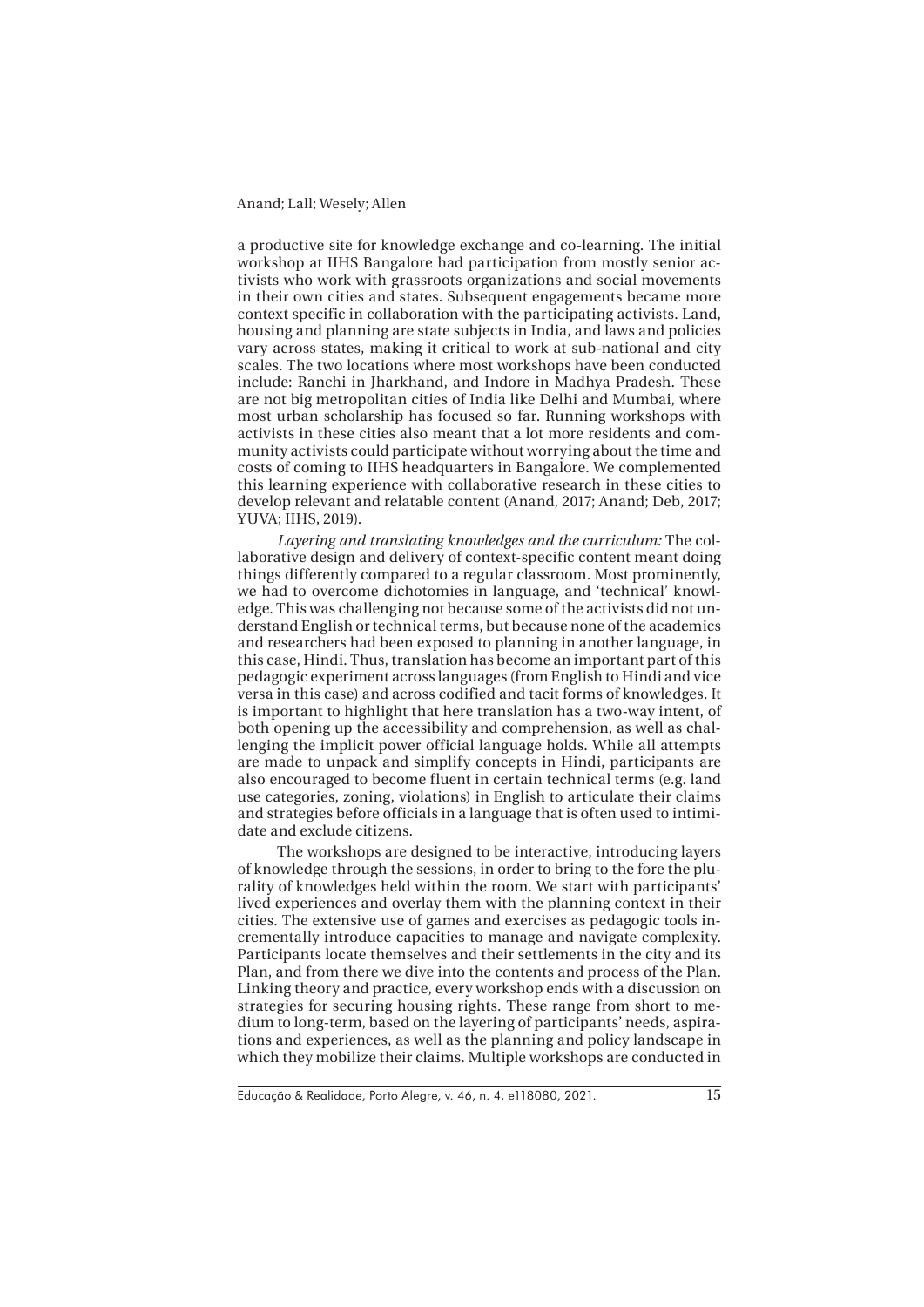each city to allow for continuous and reflective learning, and its consolidation over time.

*Diversifying learners and pedagogues:* As a core pedagogic principle of this approach, diversifying learners and pedagogues pushes the boundaries of assumed roles and implicit hierarchies in planning knowledge and practice. From translating and grounding the content to learning across experiences and rethinking the pedagogy, the series of workshops have also been an immense co-learning experience for us, academics and researchers at the IIHS. They have also been a space for us to parallelly engage with research, teaching, and practice, and collectively reflect upon planning processes and outcomes in India from these ground experiences, something that is rare in usual academic programs in India. By the third year into this engagement, we also introduced some of the fellows from our full-time nine-month Urban Fellows Programme as participants to these co-learning workshops. Thus, we now have three kinds of learners: activist and community learners; academic learners; and fellow learners, who bring their different backgrounds and experiences to these workshops.

 Treating lived experience as the primary claim to expertise, we have attempted to create a non-hierarchical learning space where everyone is a learner, and everyone is a pedagogue. This allows all of us to learn from each other while reflecting upon our own limits of knowledge and lived experience. This is not to say that we have resolved all issues, such as power relations, that have been previously discussed in this space, but we are constantly trying to work on them by being aware of them. For instance, recruiting activists as 'fellows of practice' into IIHS (Bhan apud Frediani et al., 2020) has made it possible to institutionalize their position as practitioners and pedagogues. Similarly, owning up to our own limitations of local language and knowledge help us, to an extent, in not coming across as trainers or "experts", but rather as co-learners who have much to learn from lived experiences. The process of co-facilitation and sharing of roles amongst academics, activists and fellows help create a horizontal learning space in the workshops. However, it also has its own set of dynamics based on age, experience and gender, as is with any mode of facilitation, which require further reflection as we continue with these workshops.

#### *Future potentials and challenges of co-learning experience*

 While our current scale and reach is small, and it is early to gauge the long-term impacts of these workshops, this pedagogic experience holds the promise of and is already showing signs of opening up planning education and practice. Some activists who have been part of these workshops have started to run versions of these workshops on their own and develop their own toolkits (Academic interview, 14 January 2021). The idea of shared resources is central to running and multiplying these workshops. Outside this space, activists are also invited as faculty members for IIHS's other short-term training workshops and the fellow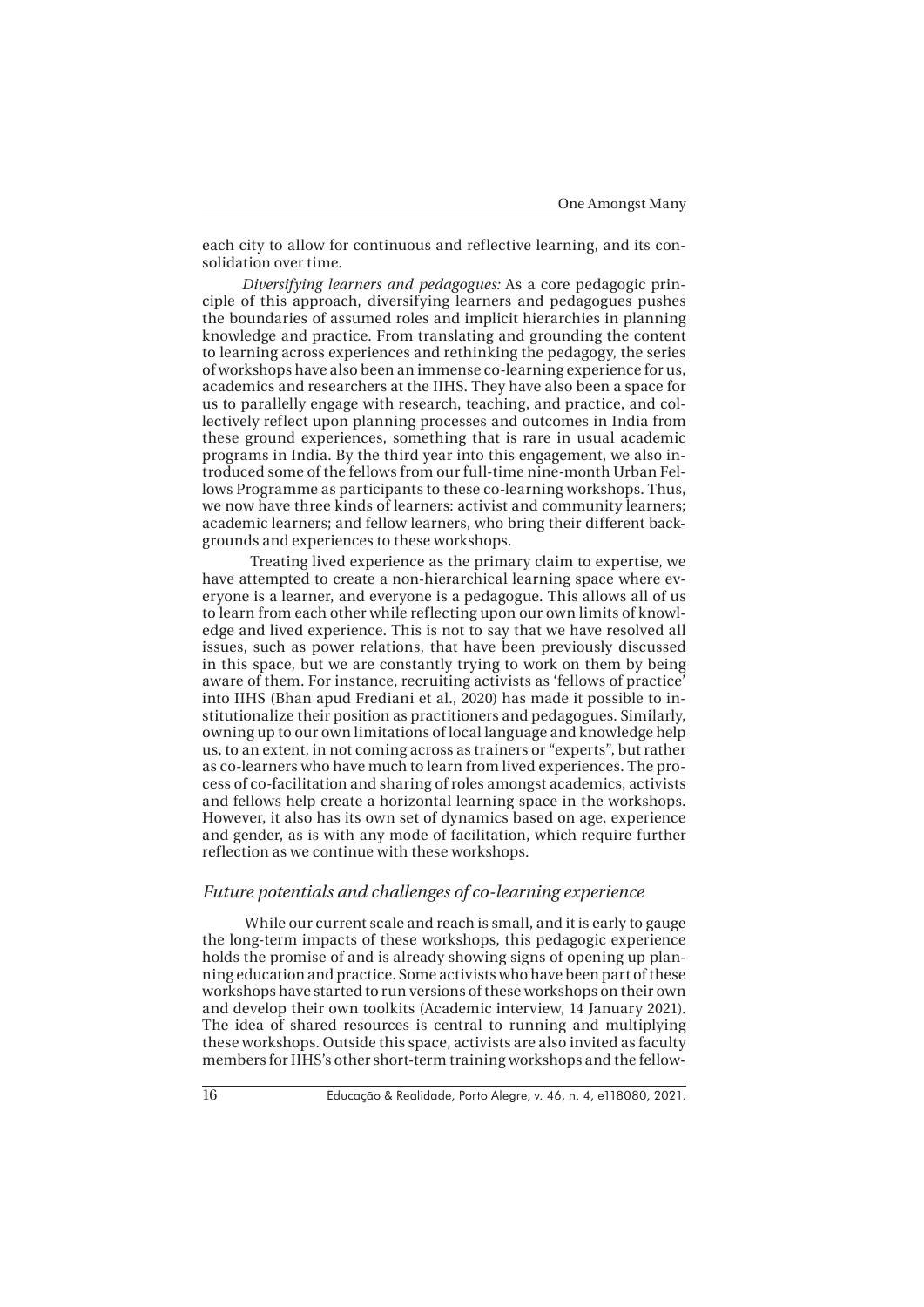ship program. These multi-way engagements with activists are critical in bringing different voices and knowledges into planning education and practice. Activists, academics and researchers have also been able to take learnings from this experience to other initiatives, such as a people's campaign around the Master Plan in Delhi called *Main Bhi Dilli*<sup>3</sup> .

 This co-learning experience is not without its challenges, especially once we start thinking about scalability and long-term sustainability. For example, the issue of language and translation remains critical while thinking about the scalability and translocality of the workshops and resources. Thinking through what can travel and how, while maintaining the integrity of the workshops and associated pedagogic characteristics, is especially relevant in the context of the numerous regional languages in India. Another set of issues are linked to institutional resources and priorities. IIHS is a private institution, and so far, we have had the flexibility to incrementally develop these workshops, and fund them through different projects. While it is useful to have this engagement sit outside a single project, we still do not have a long-term home for this experience in the institution, triggering reflections about possibilities for institutionalizing these workshops to ensure their continuity even if people or projects at IIHS change. The fact that we are trying to root this pedagogy both inside and outside the institution also means that we must remain open to new topics and workshops, which are useful and relevant for our learners at the time, based on their changing situation and experiences on ground. These are not easy or straightforward processes to imagine or find resources for in a higher education institutional setting.

# **What can we learn from both experiences for addressing epistemic injustices through urban pedagogy?**

 Both pedagogical experiences highlight how higher education institutions are one amongst many actors in the urban realm, rather than authoritative knowledge producers and brokers. Inserting them into an 'ecosystem of knowledges' (Santos, 2018) reveals the necessity to re-negotiate their roles in producing, shaping and using their professional knowledge alongside more popular and experiential forms of knowledges held by urban dwellers, activists, civil society organizations and others. The pedagogic repercussions of this re-positioning are manifold, as this does not only require questioning whose knowledge counts, but how different knowledge holders – learners and pedagogues within and beyond HEI – come together and learn from each other. Moreover, how in testimonial terms, beliefs, knowledges and assertions of different actors and their relations are given credibility, and in hermeneutical terms, whose and which concepts and interpretative tropes make a social contribution to treat the urban as a political space. Thus, activating the roles of HEI within an ecosystem of knowledges requires an explicit attention to and in-depth valorization and engagement of the underpinning ecosystem of pedagogies.

Educação & Realidade, Porto Alegre, v. 46, n. 4, e118080, 2021.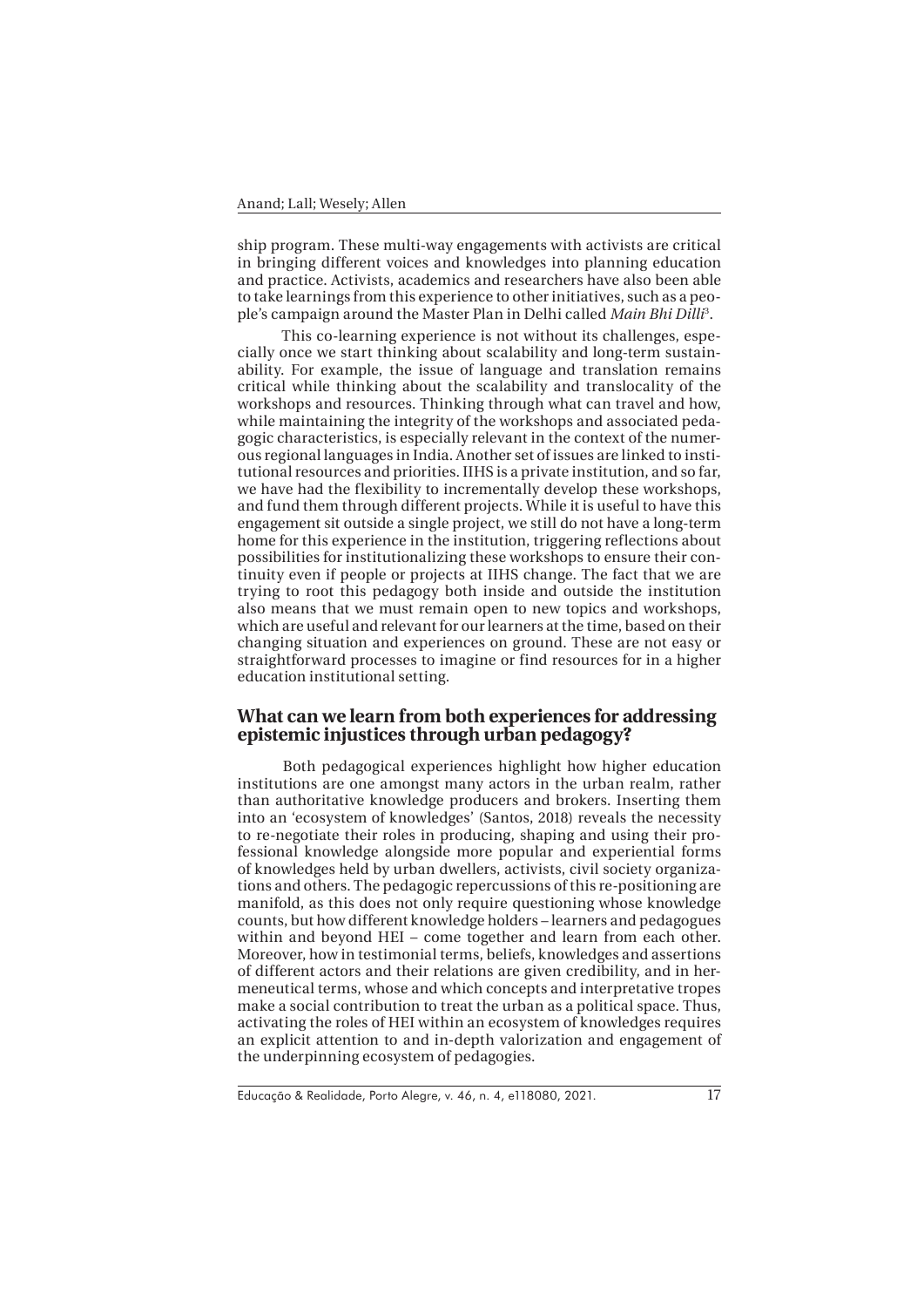Obvious, but still important to highlight, is how both pedagogic experiences contest the 'banking model of education' (Freire, 1970), whereby a knowledge holder deposits a singular knowledge into the brains of learners who are treated as empty vessels. Instead, HIC-AL and IIHS demonstrate how roles such as learners and pedagogues, laypeople and professionals are fundamentally questioned, blurred and juxtaposed with the purpose of strengthening intersectional positions, exchanging and validating pluralistic urban knowledges throughout the learning process. This goes beyond inviting activists or social movements as 'guest lecturers' into classrooms, or students visiting informal neighborhoods to study them and come up with solutions. Rather, such as in the experience of the Taller de Vivienda, problem-posing pedagogies are used to co-produce a transdisciplinary diagnosis of housing problems with grassroots movements and urban dwellers. In the experience of IIHS, activists are part of the contracted faculty at the Institute while academic and research staff have been one of many groups of learners.

Both experiences also rely on translocal learning tactics, by mobilizing pedagogic experiences across socio-spatial structures. In the experience of HIC-AL schools, particular attention is paid to networked and intergenerational learning, while the approach adopted by IIHS focuses on intra-and inter-city learning. Hence, the ecosystem of pedagogies gains temporal and socio-spatial dimensions, enabling dialogue across diverse forms and contexts of knowledges to reveal common values, principles and practices, as well as to make visible, confront and deliberate on paradoxes and tensions. It is this dialogue, and the space of iterative translation (McFarlane, 2011) across vocabularies and hierarchies of codified-and-tacit, English-and-regional languages, urban-peripheries-and-rural, disciplinary-and-lived experiences, which allows to build a shared vocabulary and diverse set of practices. The translocal approach of both experiences also highlights the role of collectives as networks and partnerships across individuals and institutions, such that emergent practices and pedagogies are collectively held, mediated and facilitated, sustained and travel further across time and regions through dialogue with others, shared resources, and continued processes of translation and cross sharing.

The analysis highlighted the potential of these experiences to contest epistemic injustice through the process of co-learning and coproduction of knowledge, as well as through the crafting of alternative institutional relations. The orientation towards the 'social production of habitat' in HIC-AL schools and 'planning, housing and urban informality' in IIHS workshops is strategic to not only disrupt dominant discourses of 'how planning should be done', but to valorise already existing, alternative institutional relations and practices. In their current *avatar*, with multiple groups of learners in IIHS workshops, parallels can be drawn with collaborative studios or knowledge co-production more broadly where students and researchers work with the communities to produce knowledge and research. However, while there is a recognition of plural knowledges in all these initiatives, primarily address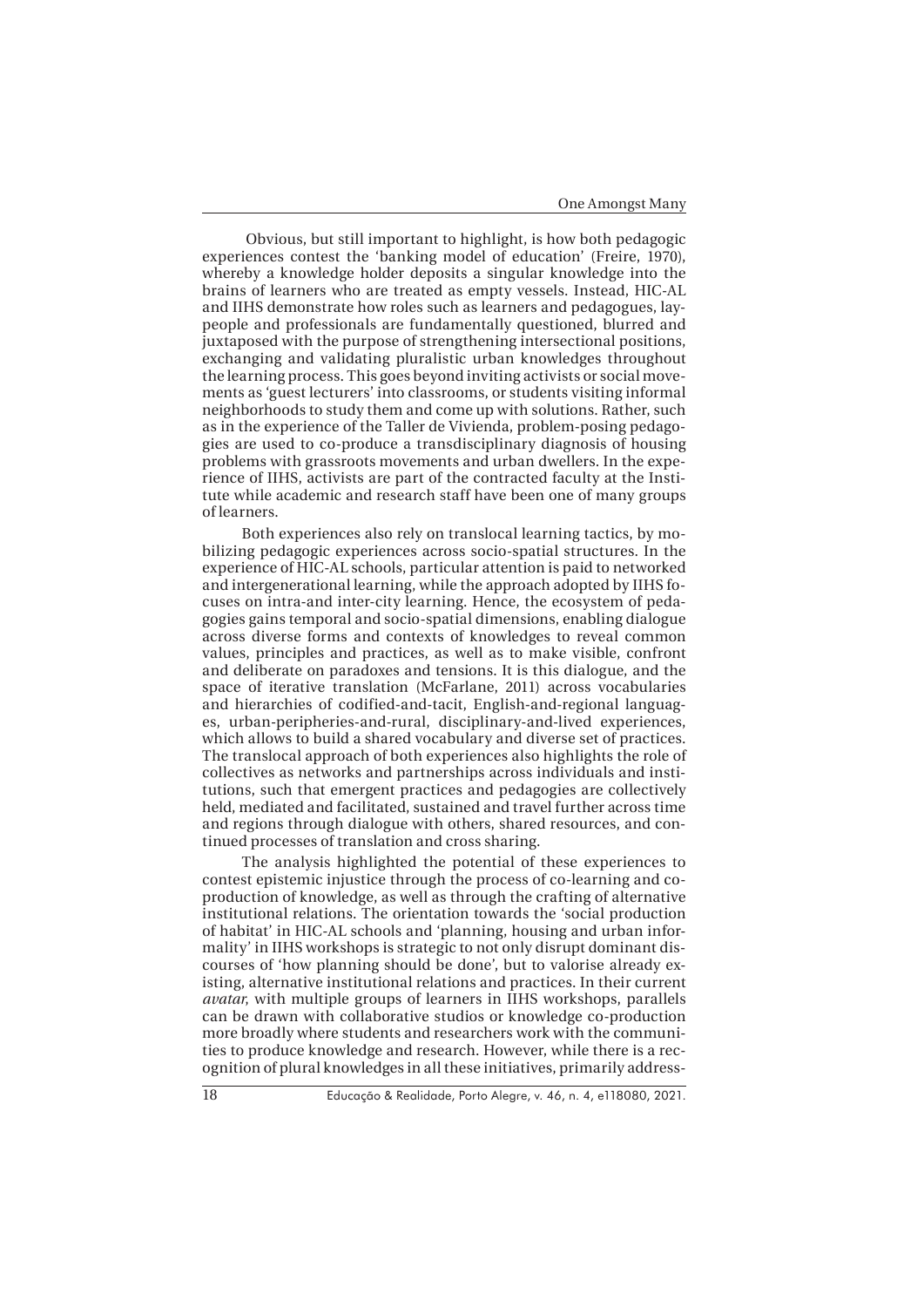ing one form of epistemic injustice - i.e. making 'testimonial' relations between speaker and hearer more equal - the primary purpose of IIHS workshops is to build technical knowledge of activist learners in conjunction with their existing knowledge and experience.

Thus, the workshops give activists a vocabulary to read and comprehend plans, and to articulate and communicate their knowledge and strategies in a language that has historically been spoken only by professional planners and policymakers. For example, one of the modules in the IIHS workshops focuses on violations by the elite and violations carried out by the state to unpack informality as a mode or urbanization (Roy, 2005) rather than something that is only associated with the urban poor and often used to stigmatize, sideline, and threaten them. Hence, the social production of habitat and the planning vocabulary are both indicative of an approach that speaks directly to addressing hermeneutical injustices. This, in turn and over time, also has the potential of addressing testimonial injustice in broader urban planning and development processes. Through the experience of co-learning in the IIHS workshops and HIC-AL schools, sensibilities of learners and pedagogues have been developed to address testimonial and hermeneutical injustices in their own research, teaching and practice. For instance, as seen in Indore and through Main Bhi Dilli in Delhi, there is a shift in the way activists engage with the urban actors and processes in their contexts, strengthening their activism through strategic use of the planning instruments and their language to protect and make claims to the city. In the case of the Barrio Intercultural, the participatory process has triggered the self-identification of residents, who are not part of the indigenous community, as 'mestizos', and subsequently, led to nuanced reflections on their identities, ancestry and colonial history.

# **How does the mobilization of critical pedagogy and epistemic agency challenge and shift the role of higher education institutions?**

In the pluralizing efforts of pedagogic experiences, it becomes important to be specific about the contributions and value added by university actors. One contribution by HIC-AL's university Members relates to their ability to accredit learning programs, which in turn, adds visibility and legitimacy, firstly, to the social production of habitat as an alternative mode of urban development, and, secondly, to the qualifications of urban learners who might not otherwise have access to formal (tertiary) education. This opens up possibilities for professionalizing urban knowledges and skills which – although widely and popularly practiced – are still considered fringe issues in wider academic debates on Southern urbanism. For example, the work with activists at IIHS not only benefits the activists themselves to strengthen their capacities and skills to engage with formal planning processes. It also demonstrates to the fellowship participants that activism can be a career path for professional planners.

Educação & Realidade, Porto Alegre, v. 46, n. 4, e118080, 2021.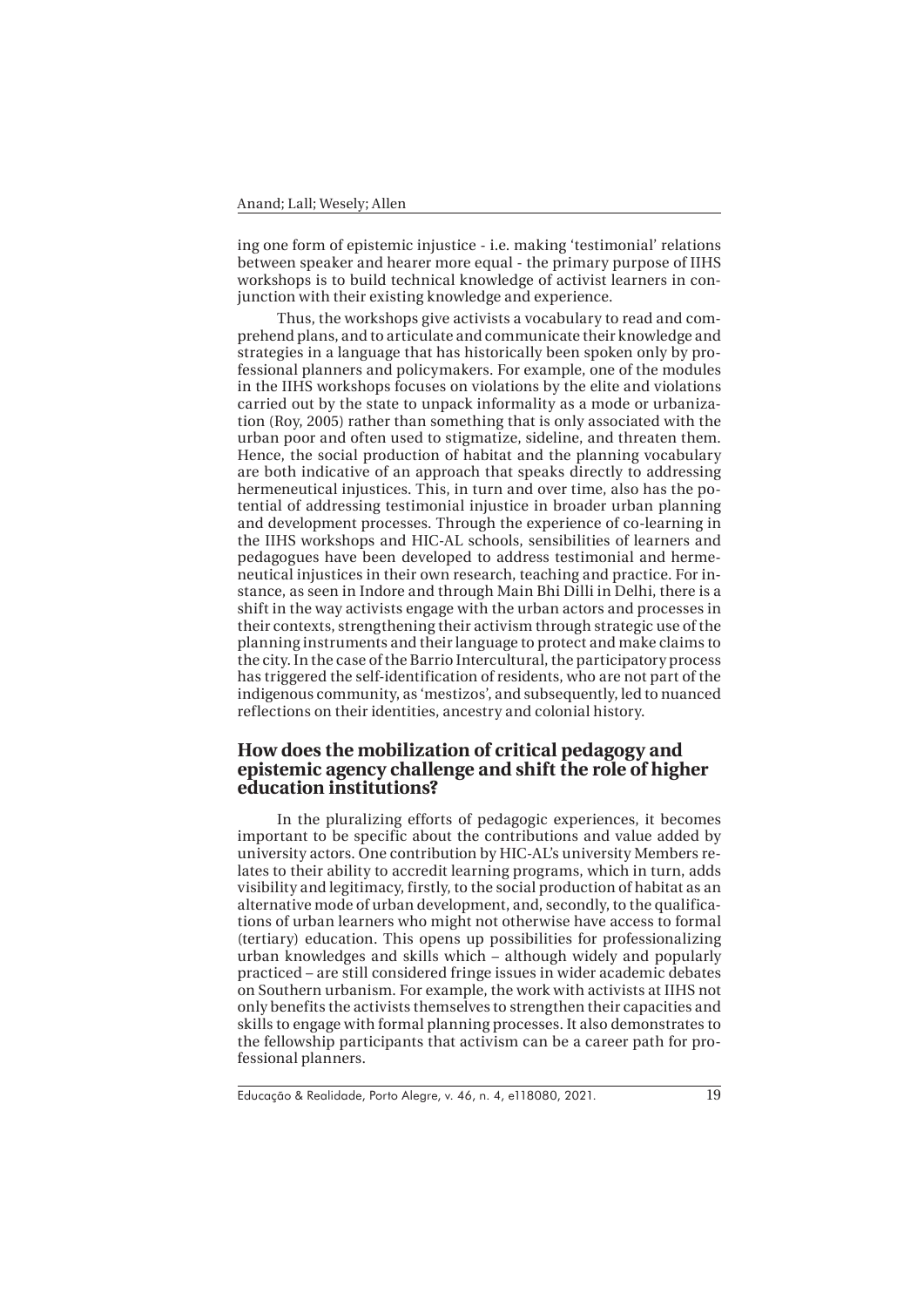Furthermore, universities are important actors in nurturing the dialogic relation between theory and practice that is of essence for critical pedagogy, going beyond purely experiential pedagogies. For example, HIC-AL's Working Group on Capacity Strengthening synthesizes the concepts, methods and practices developed across schools and theorizes from popular pedagogic practice to integrate these learning processes into formal educational spaces. Moreover, as we have shown elsewhere (Wesely; Allen, 2019), it cannot be denied that the majority of universities and planning education institutions are located in cities, giving universities a central responsibility and opportunity to become a strategic ally of (popular or informal) urban development. In the case of UAM-Xochimilco, this important public role was imprinted since its foundation in 1974, engaging in the field of planning and architecture particularly on issues related to its peripheral location in Mexico City and popular housing in surrounding neighborhoods. IIHS, on the other hand, expands how an elite private institution can strive for researching and teaching equitable urban practice in the context of a highly unequal country.

 What strategies, then, can universities employ to unsettle traditional teaching protocols, and activate their potential to create and support not only more equal learning environments but also building new sensibilities and sensitivities amongst learners? Critical in this endeavor is diversifying faculty as well as learners, as reflective of the 'ecosystem of knowledges' discussed above. However, while bringing in different actors is essential, it is not sufficient. As pointed out by other authors as well (Mitlin et al. 2019), there is a need to interrogate and challenge traditional hierarchies in higher education, including the power relations between and within academic and non-academic faculty. Similarly, the site of learning needs diversification and an explicit recognition of its power and agency. For example, the IIHS experience and Taller de Vivienda show that there is a need for higher education institutions to recognize multiple learners' modes of learning and practice, and also go to where learners are, and not just vice-versa.

 The learning experiences of HIC-AL and IIHS draw attention to pedagogies that are iterative and dialogical, and that build on the idea of praxis, translation, plural knowledges and strategic action. As ways of thinking, these suggest epistemologies that speak to the purpose of education as a space of transformation, action, and shaping the world in a Freirean sense. Using these epistemologies as an entry point to reposition the pedagogic purpose, rather than the institution itself, is helpful to then open new sites and arrangements across institutional forms of higher education and social movements – as a *bridge* of the 'pluriversity' and 'subversity'. Such bridging sites of higher education map and value demand beyond market goals, to strategically challenge epistemic injustices. In the case of IIHS, the demand for the pedagogic spaces emerges from the activists and communities, while the means of sustaining these are created from different funding sources. In the experience of HIC-AL, social movements and community-based organiza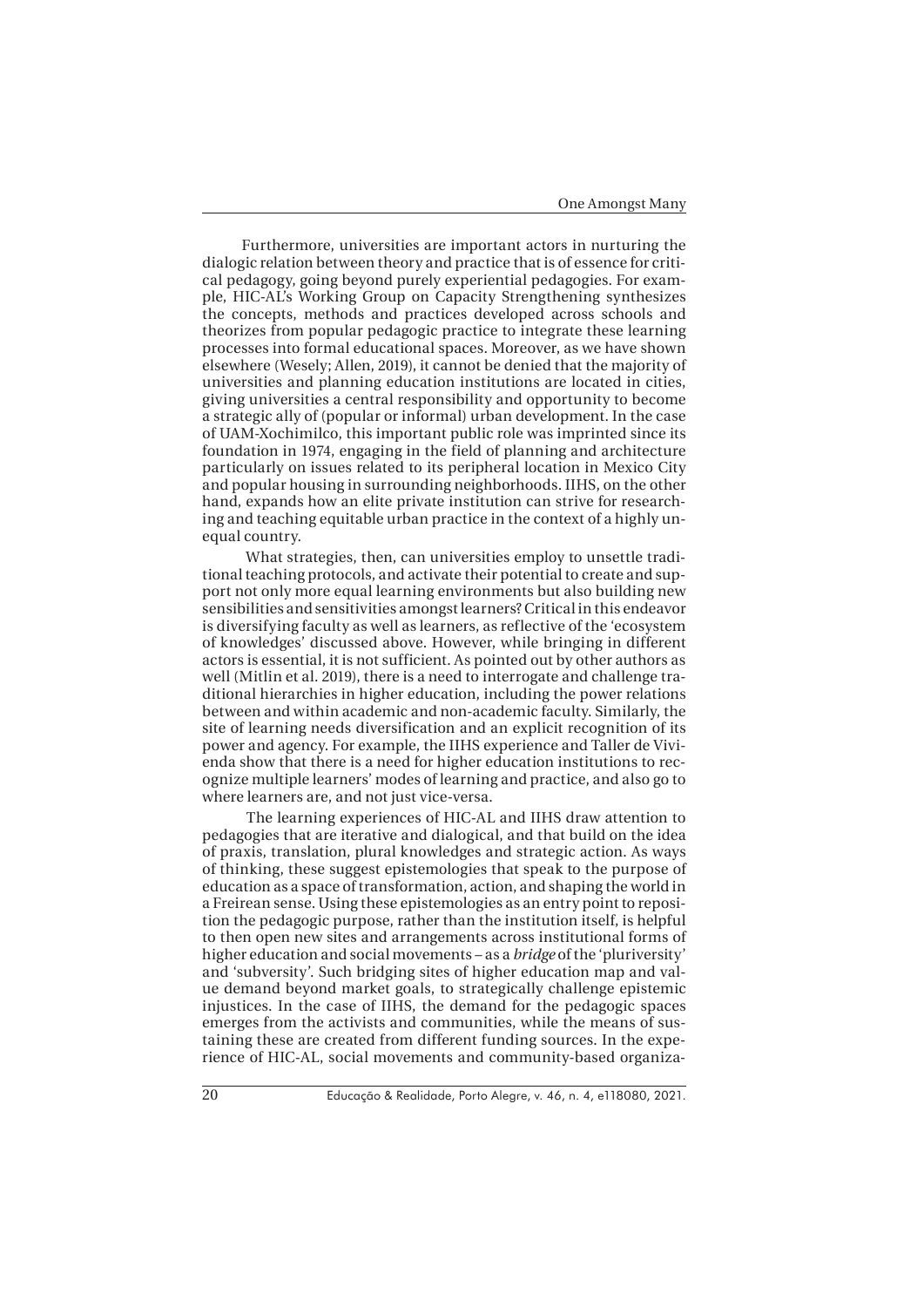tions strategically work with universities towards collective pedagogic goals. Significantly, the experiences discussed suggest an influence on institutional processes and structures, as well as on the political economy of practices outside the university. They point to forms of learning alliances and practices, within the university and outside, through collectively held knowledges and notions of scale that extend across the relationships of what Santos (2018) suggests as a pluriversity and subversity.

#### **Conclusion**

The comparative analysis of two learning experiences offers insights into innovative tactics and strategies of the critical pedagogies of IIHS and HIC-AL, which unsettle the idea of the university and re-frame understandings and hierarchies of knowledge and practice. The paper has paid particular attention to epistemically marginalized urban dwellers, social movements and activists in the fields of housing and the social production of habitat in India and Latin America, revealing kernels of change and multiple entry points for reframing higher education institutions as one amongst many actors and institutions. Both pedagogic experiences suggest that advancing simultaneously the pluriversity and subversity is imperative to creating the spaces and abilities for often marginalized actors in an ecosystem of urban pedagogies to contribute to a pool of epistemic resources that reflect the diverse theories and practices of Southern urbanism.

The co-learning experience at IIHS exemplifies an effort to move towards a pluriversity. HIC-AL schools are born out of subversity efforts in the sense that from the onset, universities are indeed one among other actors. HIC-AL engages in networked pedagogies with full awareness and vocation to use its counter-hegemonic power to the full. Yet, both processes of reconstruction – the pluriversity and subversity – meet in their radical destination and objectives. The former constitutes a significant effort to reinvent the university from within, whereby 'within' means being, knowing and learning with others. More fundamentally, it requires 'making space' institutionally to other key mobilisers of grounded knowledge and learning, such as human rights activists in the experiences examined. The radical proposition lies here in the effort to create an institutional 'us', tackling head on radical changes in the political economy of HEIs that otherwise prompt them to unwillingly reproduce epistemic injustices.

In the case of HIC-AL the common objective driving the schools is the formation of subversive ways of knowing and doing, and of articulating these ways to effect transformative change. Here, apart from the experience of the Taller de Vivienda, the emphasis is not so much on transforming HEIs and their political economy but rather on preserving the capacity of the networked pedagogic efforts to have strong political incidence while keeping ears and eyes simultaneously rooted on the grounded collective experience of epistemic injustice and the mov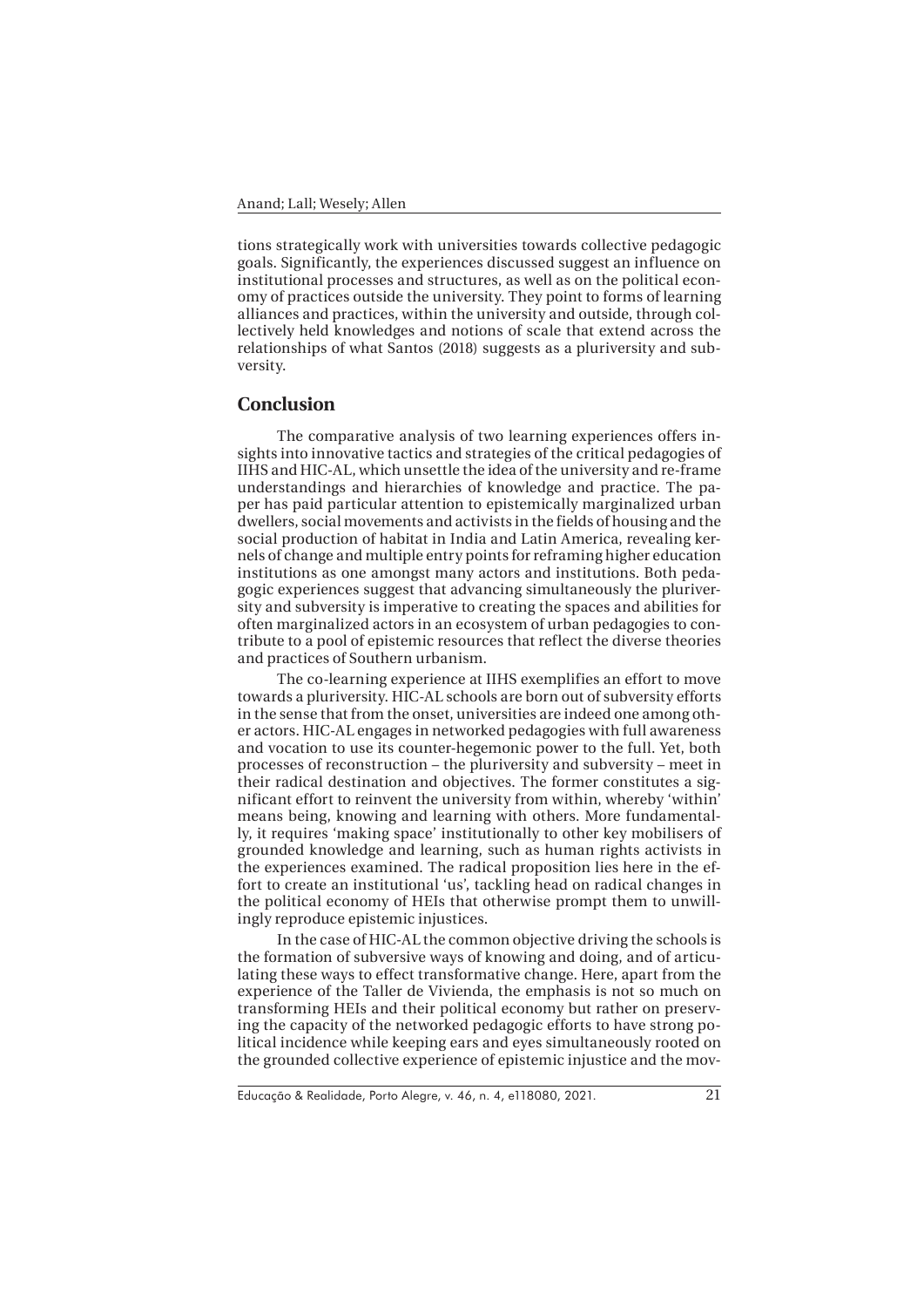ing relational map that offers resistance and openings to effect radical change.

Efforts to craft the pluriversity and subversity are not at odds with each other, but rather converge in the sites of struggle they target to advance epistemic justice. They position radical and transformative urban pedagogies as a field of moral and political practice, whose significance goes beyond the urban as a site of learning and rather calls for forging a reframed understanding and practice of Southern urbanism in two regards. First, by expanding the mobilization of epistemic agency to multiple urban actors, including higher education institutions, social movements and activists. Second, through exploring how critical pedagogies for urban change – as moral and political practices – address epistemic injustices that perpetuate colonial, exclusionary, and disciplinary urban planning practices<sup>4</sup>.

> Received on June 6, 2021 Approved on August 5, 2021

## **Notes**

- 1 https://hic-al.org
- 2 https://iihs.co.in
- 3 https://www.mainbhidilli.com
- 4 Acknowledgements: We like to thank all the interviewees and workshops participants who made these experiences and reflections possible. We are also very grateful to the anonymous reviewers for their valuable comments and suggestions, and to Gautam Bhan, Neha Sami and Shriya Anand at the Indian Institute for Human Settlements for their inputs on early versions of this paper. Lastly, a big thanks to Tristan McCowan and Gunther Dietz for organising this Special Issue, and for hosting a workshop in February 2021, which helped to shape this work. This article is part of the research programme 'Knowledge in Action for Urban Equality' (KNOW), supported by UKRI through the Global Challenges Research Fund GROW Call. Grant Ref: ES/ P011225/1.

### **References**

ADDIE, Jean-Paul D. Urban(izing) University Strategic Planning: An Analysis of London and New York City. **Urban Affairs Review**, v. 55, n.6, p. 1612-1645, 2019.

ALLEN, Adriana; LAMBERT, Rita; YAP, Christopher. Co-learning the city: towards a pedagogy of poly-learning and planning praxis. In: BHAN, Gautam; SRINIVAS, Smita; WATSON, Vanessa (Ed.). **The Routledge Companion to Planning in the Global South**. New York: Routledge, 2018. P. 355-367.

ALLEN, Adriana; WESELY, Julia. Urban pedagogies: How do we learn and practice urban equality? In: ALLEN, Adriana; LAMBERT, Rita; YAP, Christopher. **In the KNOW 3**. London: Knowledge in Action for Urban Equality, 2020.

ANAND, Geetika. Planning, **'Violations,' and Urban Inclusion**: A Study of Ranchi. New Delhi: YUVA; IIHS, 2017.

ANAND, Geetika; DEB, Anushree. **Planning, 'Violations,' and Urban Inclusion**: A Study of Bhubaneswar. New Delhi: YUVA; IIHS, 2017.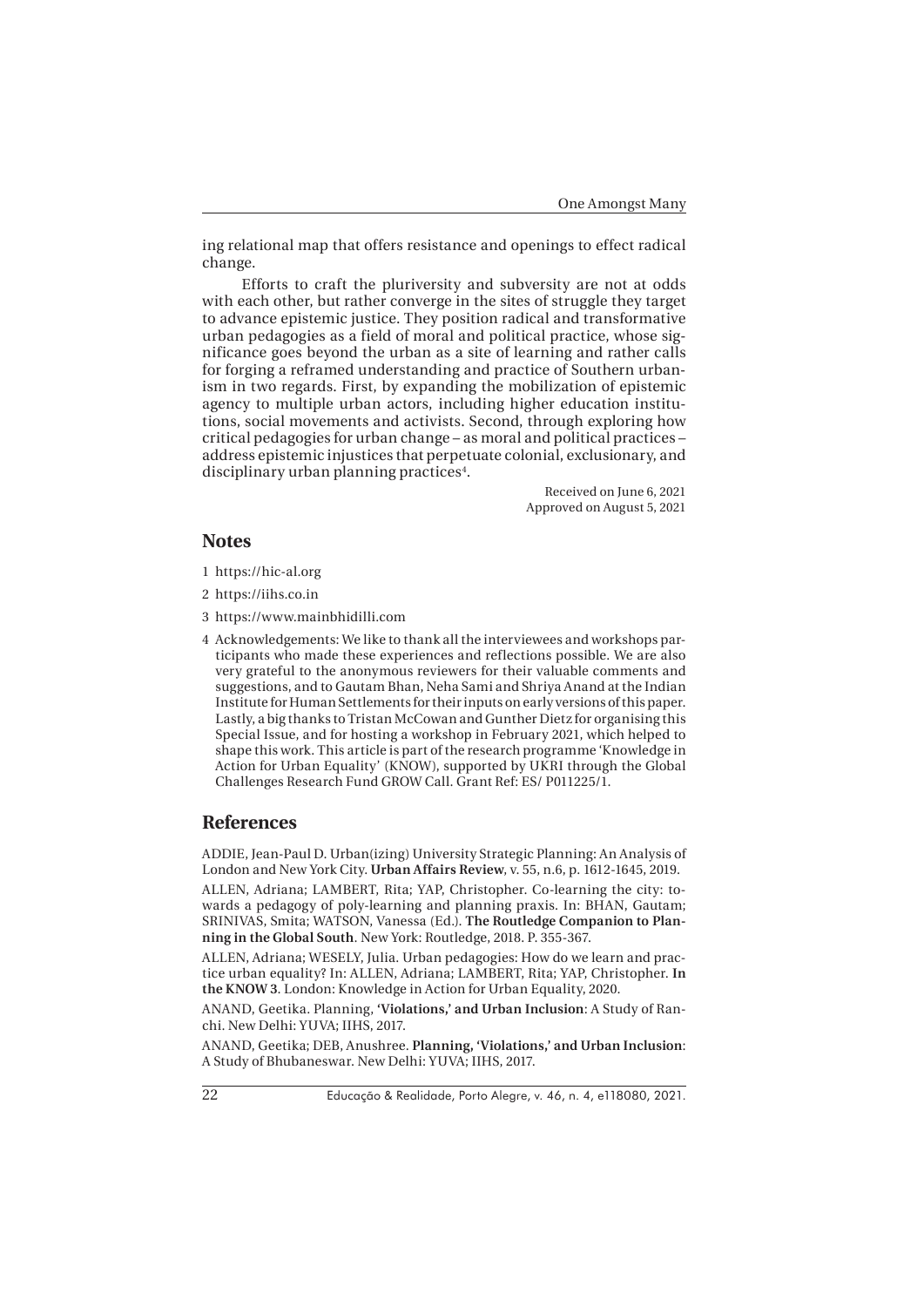ARBESÚ GARCÍA, Maria Isabel; ORTEGA ESPARZA, Victor M. Teoría y Práctica del Sistema Modular en la Universidad Autónoma Metropolitana, Unidad Xochimilco. **Perspectiva Educacional**, n. 47, p. 33-57, 2006.

BHAN, Gautam. Planned Illegalities. Housing and the 'Failure' of Planning in Delhi: 1947-2010. **Economic and Political Weekly**, v. 47, n. 24, p. 58-70, 2013.

BHAN, Gautam. Notes on a Southern urban practice. **Environment & Urbanization**, v. 31, n. 2, p. 639-654, 2019.

BOIDIN, Capucine; COHEN, James; GROSFOGUEL, Ramón. Introduction: From University to Pluriversity: A Decolonial Approach to the Present Crisis of Western Universities. **Human Architecture: Journal of the Sociology of Self-Knowledge**, v. 10, n. 1, p. 1-6, 2012.

BONI, Alejandra; VELASCO, Dani. Epistemic Capabilities and Epistemic Injustice: What is the Role of Higher Education in Fostering Epistemic Contributions of Marginalized Knowledge Producers? **Global Justice: Theory, Practice, Rhetoric**, v. 12, n. 1, p. 1-26, 2019.

CALDEIRA, Teresa. Peripheral urbanization: Autoconstruction, transversal logics, and politics in cities of the global south. **Environment and Planning D: Society and Space**, v. 35, n.1, p.3-20, 2017.

DAVOUDI, Simin; PENDLEBURY, John. Centenary Paper: The Evolution of Planning as an Academic Discipline. **Town Planning Review**, v. 81, p. 613-646, 2010.

DOTSON, Kristie. Tracking epistemic violence, tracking practices of silencing. **Hypatia**, v. 26, n. 2, p. 236-257, 2011.

ENET, Mariana; ROMERO, Gustavo. **Diseño Participativo Sustentable del Hábitat Como Herramienta de la Producción y Gestión Social del Hábitat y Para el Ejercicio de Derechos**. Mexico City: UNAM, HIC-AL. 2019

FREDIANI, Apsan et al. Institutional capabilities towards urban equality. **KNOW Working Paper Series**, London, n. 4, 2020.

FREIRE, Paulo. **Pedagogy of the Oppressed**. New York: Continuum, 1970.

FRICKER, Miranda. **Epistemic Injustice**: Power and the Ethics of Knowing. Oxford: Oxford University Press, 2007.

GIROUX, Henry. Youth, Higher Education, and the Crisis of Public Time: Educated Hope and the Possibility of a Democratic Future. **Social Identities**, v. 9, n. 2, p. 141-168, 2003.

GIROUX, Henry. **On Critical Pedagogy**. New York: Continuum International Publishing Group, 2011.

GORE, Jennifer M. **The struggle for pedagogies**: critical and feminist discourses as regimes of truth. New York: Routledge, 1993.

HABITAT INTERNATIONAL COALITION. **Habitat International Coalition and the Habitat Conferences 1976 - 2016**. Barcelona: Creative Commons, 2018.

hooks, bell. **Teaching community**: A pedagogy of hope. New York: Routledge, 2003.

KANE, Liam. Forty years of popular education in Latin America. In: HALL Budd L.; CLOVER Darlene E.; CROWTHER Jim; SCANDRETT, Eurig (Ed.). **Learning and Education for a Better World. International Issues in Adult Education**. Rotterdam: Sense Publishers, 2012. P. 69-83.

KIRK, Chris Michael et al. The empowering schools project: Identifying the classroom and school characteristics that lead to student empowerment. **Youth & Society**, v. 49, n. 6, p. 827-847, 2007.

Educação & Realidade, Porto Alegre, v. 46, n. 4, e118080, 2021.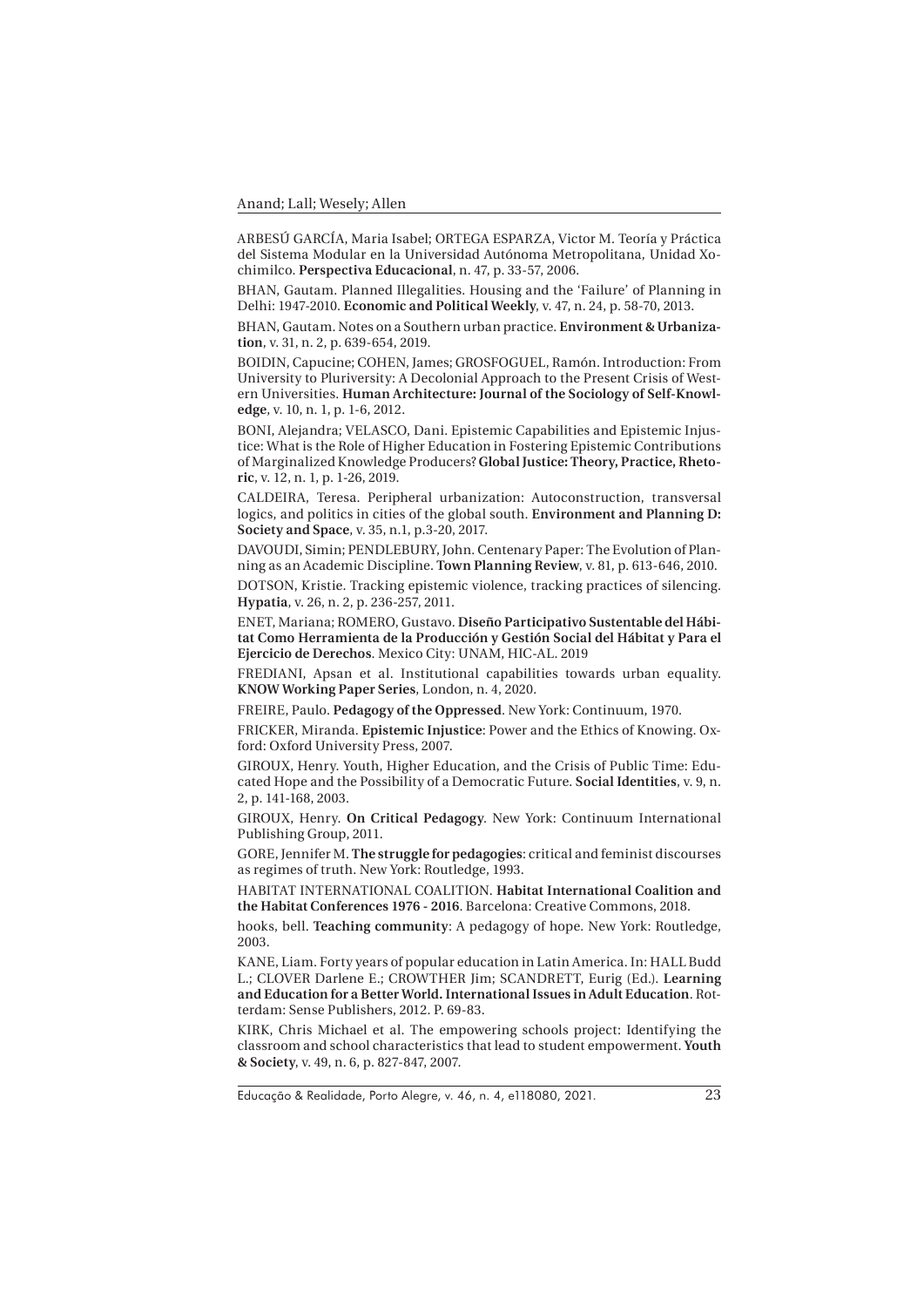LYNN, Marvin. Inserting the 'Race' into Critical Pedagogy: An analysis of 'race' based epistemologies'. **Educational Philosophy and Theory**, v. 36, n. 2, p. 153- 65, 2004.

MAHADEVIA, Darshini; BHATIA, Neha. **Urban Planning Education for Inclusive Cities**: Global and Indian Perspectives. Report prepared for the Building Inclusive Urban Communities (BInUCom) project, funded by Erasmus + programme of the European Union. Europe, 2018.

MAHADEVIA, Darshini; JOSHI, Rutul. **Subversive Urban Development in India**: Implications on Planning Education. Working Paper - 1. Ahmedabad: Centre for Urban Equity; CEPT University, 2009.

MARTÍNEZ-VARGAS, Carmen. Decolonising Higher Education Research: From a University to a Pluriversity of Approaches. **South African Journal of Higher Education**, v. 34, n. 2, p. 112-128, 2020.

MARZIONI, Guillermo Javier. **Hábitat Popular**. Encuentro de Saberes. Buenos Aires: nobuko, 2012.

MCFARLANE, Colin. The city as a machine for learning. **Transactions of the Institute of British Geographers**, v 36, n 3, p. 360-376, 2011.

MCFARLANE, Colin. Learning from the city: a politics of urban learning in planning. In: BHAN, Gautam; SRINIVAS, Smita; WATSON, Vanessa (Ed.). **The Routledge Companion to Planning in the Global South**. New York: Routledge, 2018. P. 323-333.

MIRAFTAB, Faranak. Insurgent planning: Situating radical planning in the Global South. **Planning Theory**, v. 8, p. 32-50, 2009.

MITLIN, Diana. With and beyond the state — co-production as a route to political influence, power and transformation for grassroots organizations. **Environment and Urbanization**, v. 20, n. 2, p. 339-360, 2008.

MITLIN, Diana et al. Knowledge matters: the potential contribution of the coproduction of research to urban transformation. **Global Development Institute Working Paper series**, Manchester, The University of Manchester, n. 039, 2019.

ORTIZ OCAÑA, Alexander; ARIAS LÓPEZ, María Isabel. Hacer decolonial: desobedecer a la metodologí a de investigació n. **Hallazgos**, v. 16, n. 31, p. 147- 166, 2018.

PARNELL, Susan; PIETERSE, Edgar; WATSON, Vanessa. Planning for cities in the global South: an African research agenda for sustainable human settlements. **Progress in Planning**, v. 72, p. 233-241, 2009.

PARNELL, Susan; ROBINSON, Jennifer. (Re)theorizing Cities from the Global South: Looking Beyond Neoliberalism. **Urban Geography**, v. 33, n. 4, p. 593-617, 2012.

RODRÍGUEZ, María Carla. Algunos efectos de impulsar políticas de producción autogestionaria del hábitat. El Movimiento de Ocupantes e Inquilinos. **Revista Debate Público. Reflexion de Trabajo Social**, v. 6, p. 155-168, 2013.

ROY, Ananya. Urban informality: Towards an epistemology of planning. **Journal of the American Planning Association**, v. 71, n. 2, p. 147-158, 2005.

SANTOS, Boaventura de Sousa. **The End of The Cognitive Empire: The Coming of Age of Epistemologies of the South**. Durban & London: Duke University Press, 2018.

SWARTZ, Rebecca; IVANCHEVA, Mariya; CZERNIEWICZ, Laura; MORRIS, Neil Peter. Between a rock and a hard place: Dilemmas regarding the purpose of public universities in South Africa. **Higher Education**, v. 77, n. 4, p. 567-583, 2019.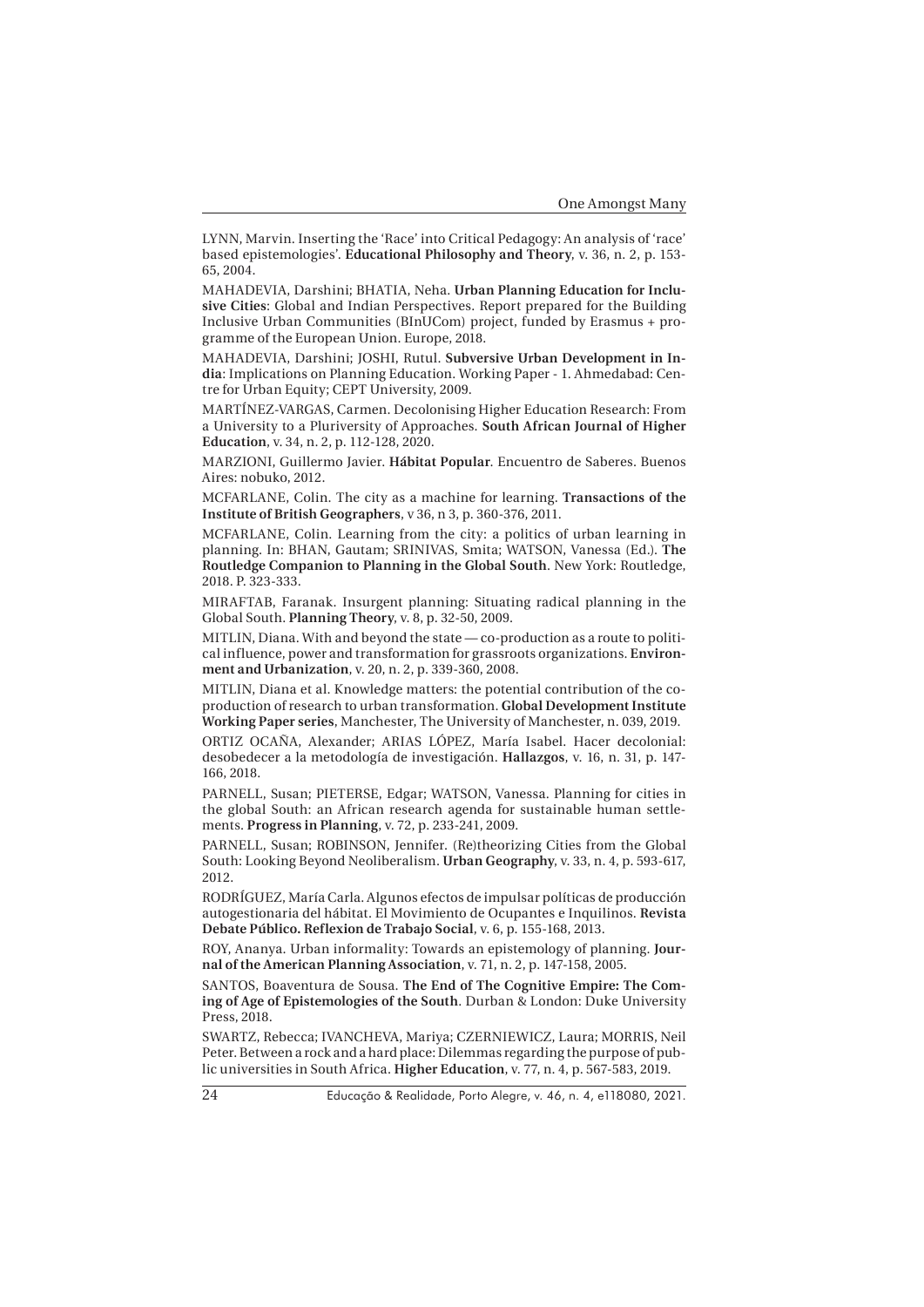TARLAU, Rebecca. From a language to a theory of resistance: Critical pedagogy, the limits of 'framing', and social change. **Educational Theory**, v. 64, n. 4, p. 369- 392, 2014.

UN-HABITAT. **Global Report on Human Settlements 2009**: Planning Sustainable Cities. London: Earthscan, 2009.

WATSON, Vanessa. Seeing from the South: Refocusing Urban Planning on the Globe's Central Urban Issues. **Urban Studies**, v. 46, n. 11, p. 2259-2275, 2009.

WATSON, Vanessa. Inclusive Urban Planning for the Working Poor: Planning Education Trends and Potential Shift. **WIEGO Working Paper**, n. 21, 2011.

WATSON, Vanessa; ODENDAAL, Nancy. Changing planning education in Africa: The role of the association of African planning schools. **Journal of Planning Education and Research**, v. 33, n. 1, p. 96-107, 2013.

WESELY, Julia et al. Generative Pedagogies from and for the Social Production of Habitat: Learning from HIC-AL School of Grassroots Urbanism. **plaNext – next generation planning**, online first, 2021.

WESELY, Julia; ALLEN, Adriana. De-Colonising Planning Education? Exploring the Geographies of Urban Planning Education Networks. **Urban Planning**, v. 4, n. 4, p. 139-151, 2019.

YUVA; IIHS. **Examining the 'Slum' in the Narratives of Urban Planning Processes**: Study and Capacity Building Based in Indore. City Say. Navi Mumbai: Youth for Unity and Voluntary Action, 2019.

ZÁPOTOČNÁ, Ol'ga. Literacy as a tool of civic education and resistance to power. **Human Affairs**, v. 22, n. 1, p. 17-30, 2012.

**Geetika Anand** is a PhD candidate at the University of Cape Town, focusing on biographies of urban development practice. Working with the Indian Institute for Human Settlements since 2010, she is currently a researcher on the Knowledge in Action for Urban Equality (KNOW) Programme. ORCID: https://orcid.org/0000-0002-3971-0523 E-mail: ganand@iihs.ac.in

**Ruchika Lall** is a Consultant (Academics and Research) at the Indian Institute for Human Settlements. She works as a researcher on the Knowledge in Action for Urban Equality (KNOW) programme on questions of urban inequality and its relationship with urban education. ORCID: https://orcid.org/0000-0001-6313-9390 E-mail: ruchikal@iihs.ac.in

**Julia Wesely** is a Postdoctoral Research Fellow in the KNOW programme at The Bartlett Development Planning Unit, University College London. Her current research seeks to understand and support critical pedagogies for addressing epistemic injustice and urban inequality in Latin American, African and Asian cities.

ORCID: https://orcid.org/0000-0003-1691-9620 E-mail: julia.wesely@ucl.ac.uk

**Adriana Allen** is Professor of Development Planning and Urban Sustainability at the UCL Bartlett Development Planning Unit (DPU) and the